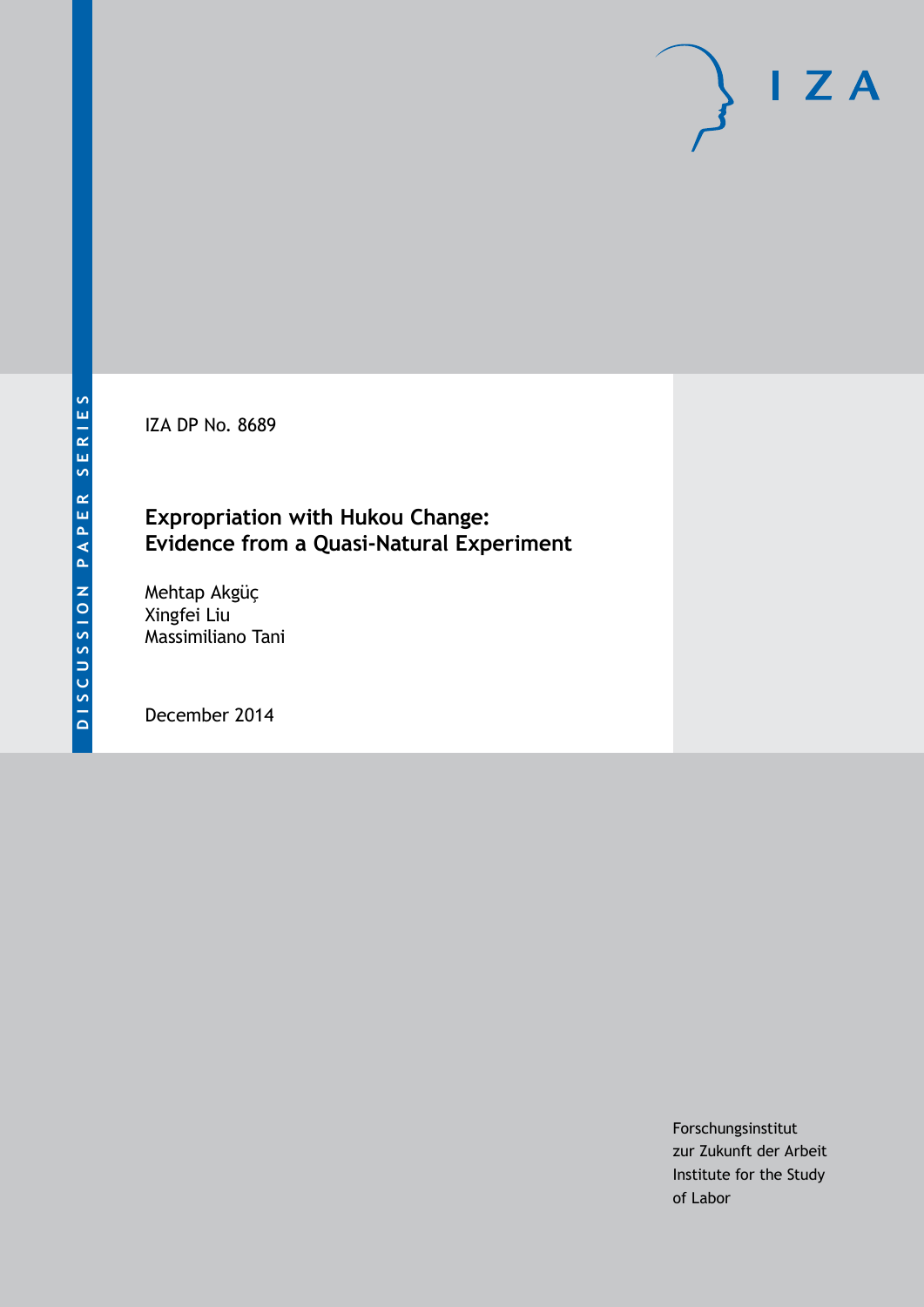# **Expropriation with Hukou Change: Evidence from a Quasi-Natural Experiment**

### **Mehtap Akgüç**

*Centre for European Policy Studies (CEPS) and IZA*

# **Xingfei Liu**

*IZA*

### **Massimiliano Tani**

*University of New South Wales and IZA*

Discussion Paper No. 8689 December 2014

IZA

P.O. Box 7240 53072 Bonn **Germany** 

Phone: +49-228-3894-0 Fax: +49-228-3894-180 E-mail: [iza@iza.org](mailto:iza@iza.org)

Any opinions expressed here are those of the author(s) and not those of IZA. Research published in this series may include views on policy, but the institute itself takes no institutional policy positions. The IZA research network is committed to the IZA Guiding Principles of Research Integrity.

The Institute for the Study of Labor (IZA) in Bonn is a local and virtual international research center and a place of communication between science, politics and business. IZA is an independent nonprofit organization supported by Deutsche Post Foundation. The center is associated with the University of Bonn and offers a stimulating research environment through its international network, workshops and conferences, data service, project support, research visits and doctoral program. IZA engages in (i) original and internationally competitive research in all fields of labor economics, (ii) development of policy concepts, and (iii) dissemination of research results and concepts to the interested public.

<span id="page-1-0"></span>IZA Discussion Papers often represent preliminary work and are circulated to encourage discussion. Citation of such a paper should account for its provisional character. A revised version may be available directly from the author.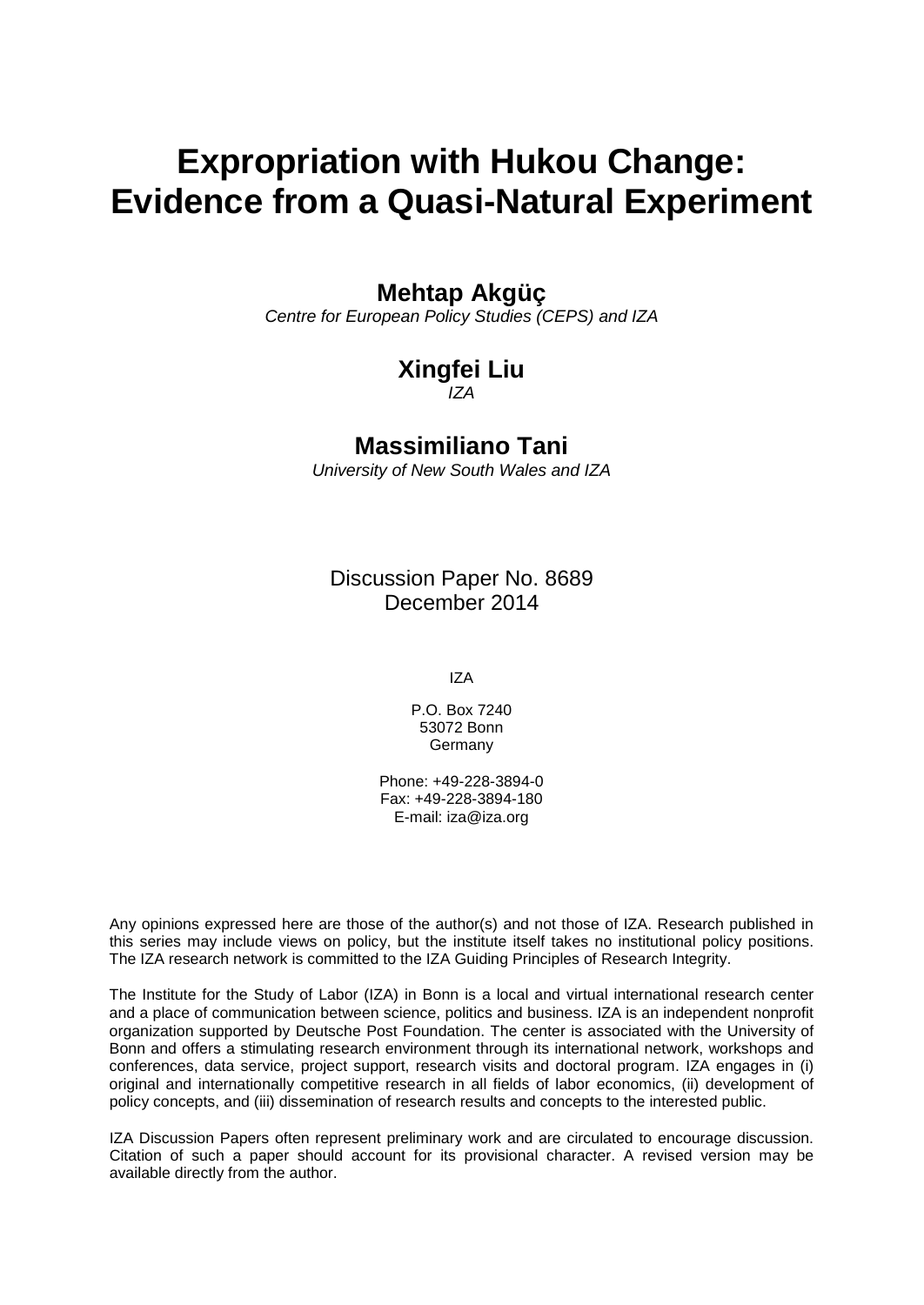IZA Discussion Paper No. 8689 December 2014

# **ABSTRACT**

# **Expropriation with Hukou Change: Evidence from a Quasi-Natural Experiment[\\*](#page-1-0)**

We study the labor market outcomes of males aged 18-60 obtaining an urban hukou as a result of land expropriation across a number of provinces in China. Using 2008 and 2009 RUMiC data pooling urban, rural and migrant samples, we find that those obtaining an urban hukou have better labour market outcomes than rural stayers and migrants, and close the gap vis-à-vis native urbanites. We also find that children of families experiencing a hukou change due to expropriation have similar investment in human capital as the children of native urban hukou holders. The results confirm the hukou status as a strong economic determinant of labor market outcomes and as a source of inequality. Differences in educational investment, regardless of the differences in parental background, appear however to disappear for the children of families experiencing expropriation, suggesting that leveling the hukou status amongst children in an urban area may be a first step towards reducing intergenerational inequality.

JEL Classification: D19, H13, J18, O12, O43, R20

Keywords: expropriation, China, labour markets, economic reform, quasi-experiment

Corresponding author:

Xingfei Liu IZA Schaumburg-Lippe-Str. 5-9 53113 Bonn Germany E-mail: [liu@iza.org](mailto:liu@iza.org)

We are grateful to Núria Rodríguez-Planas, Arnaud Chevalier as well as participants to seminars at Monash University and IIT (Kanpur) and the 6th IZA/CIER Annual Workshop on Research in Labor Economics.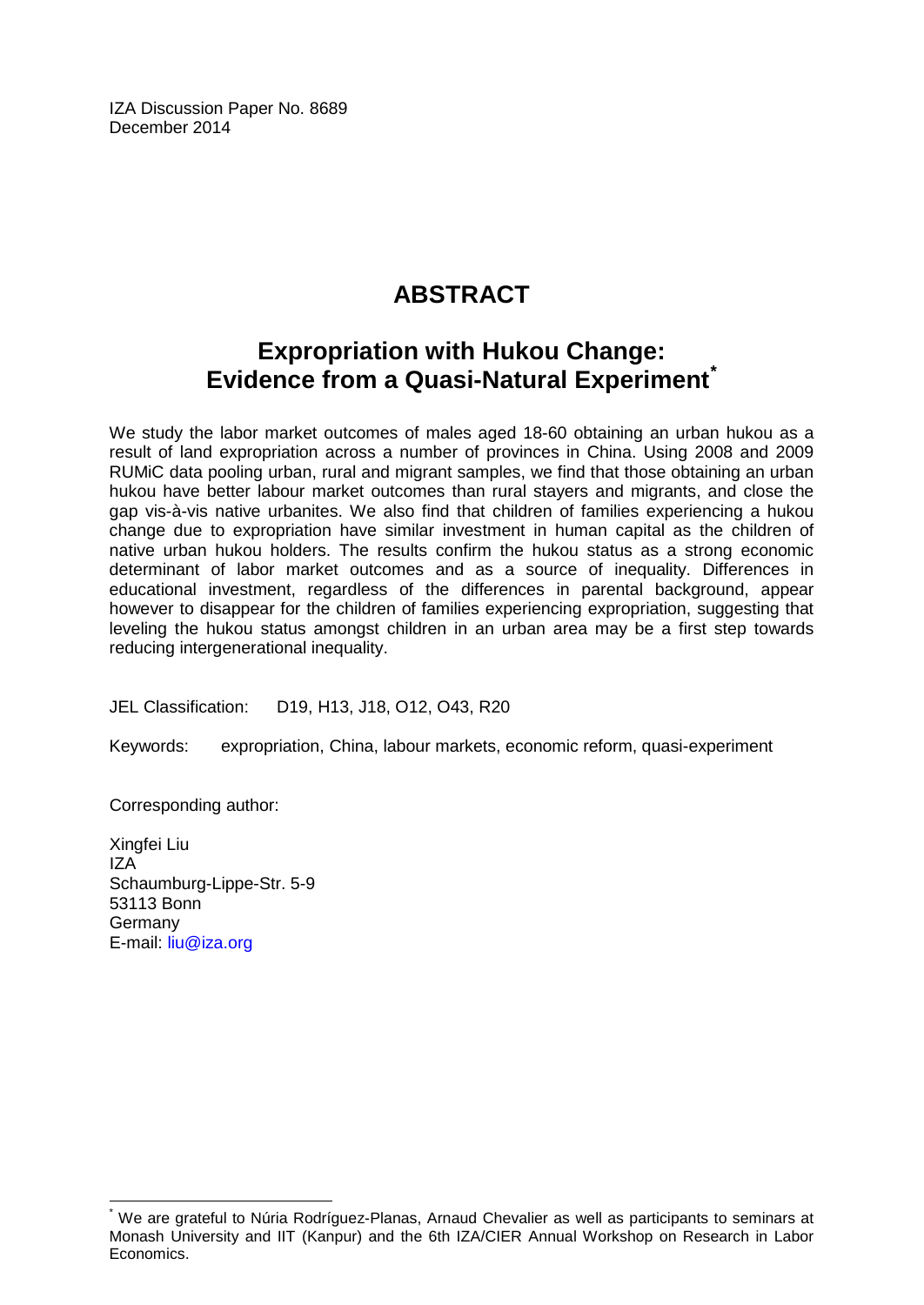#### 1 **Introduction**

The economic development of China provides an opportunity to study the behaviour of individuals facing a wider set of labour market choices, as the country transforms from a rural, centralised state to an urban, market-oriented economy. The emergence of local urban markets in which workers and firms interact is of particular interest, as the reforms introduced since 1978 have eased restrictions on the private ownership of enterprises but have maintained a residence system (*Hukou*) which grants individual holders different rights on the public goods and services available in the geographic area where they live. These rights include employment in local state-owned enterprises and access to public welfare, such as subsidised housing and, importantly, access to subsidised education for children.

The hukou system was introduced in 1958 as one of the measures devised by the regime to foster its Big Push industrialisation strategy. To fast accumulate capital in the newly nationalised manufacturing sector, which was mostly located in cities, the government collectivised the rural population and production to generate food and raw material as dictated. It then elected to become the sole and mandatory buyer and seller of rural produce to set the prices at which agricultural inputs were sold. It finally registered since 1955 each person as rural or urban preventing rural hukou-holders, since 1958, to become urban hukouholders without the prior approval of the places of destination. These measures capped the annual quota of conversions to about 0.15%-0.2% of the non-agricultural population (Chan, 2009).

Although economic reforms post-1978 have enabled people to relocate from rural to urban areas, the hukou system still prevents rural-urban migrants to enjoy the same rights and privileges as their urban counterparts, or doing so at the same price. This, in turn, has established not only a dual labour market in urban China, but also a persistent source of inequality affecting both those who work and their families.

Labour market analyses of the hukou system predominantly focus on rural-urban workers only, confirming their lesser labour market outcomes vis-à-vis the urbanites. Little research seems to exist about the effects of the hukou system on key economic outcomes of household members. Yet, once a family forms, labour supply decisions as well as educational choices for under-age children are likely to be taken in a household"s context, aggregating the utilities of individual members.

Thanks to a new database, the Longitudinal Survey on Rural Urban Migration in China (RUMiC - Akgüҫ, Giulietti, and Zimmermann, 2014), we are able to estimate the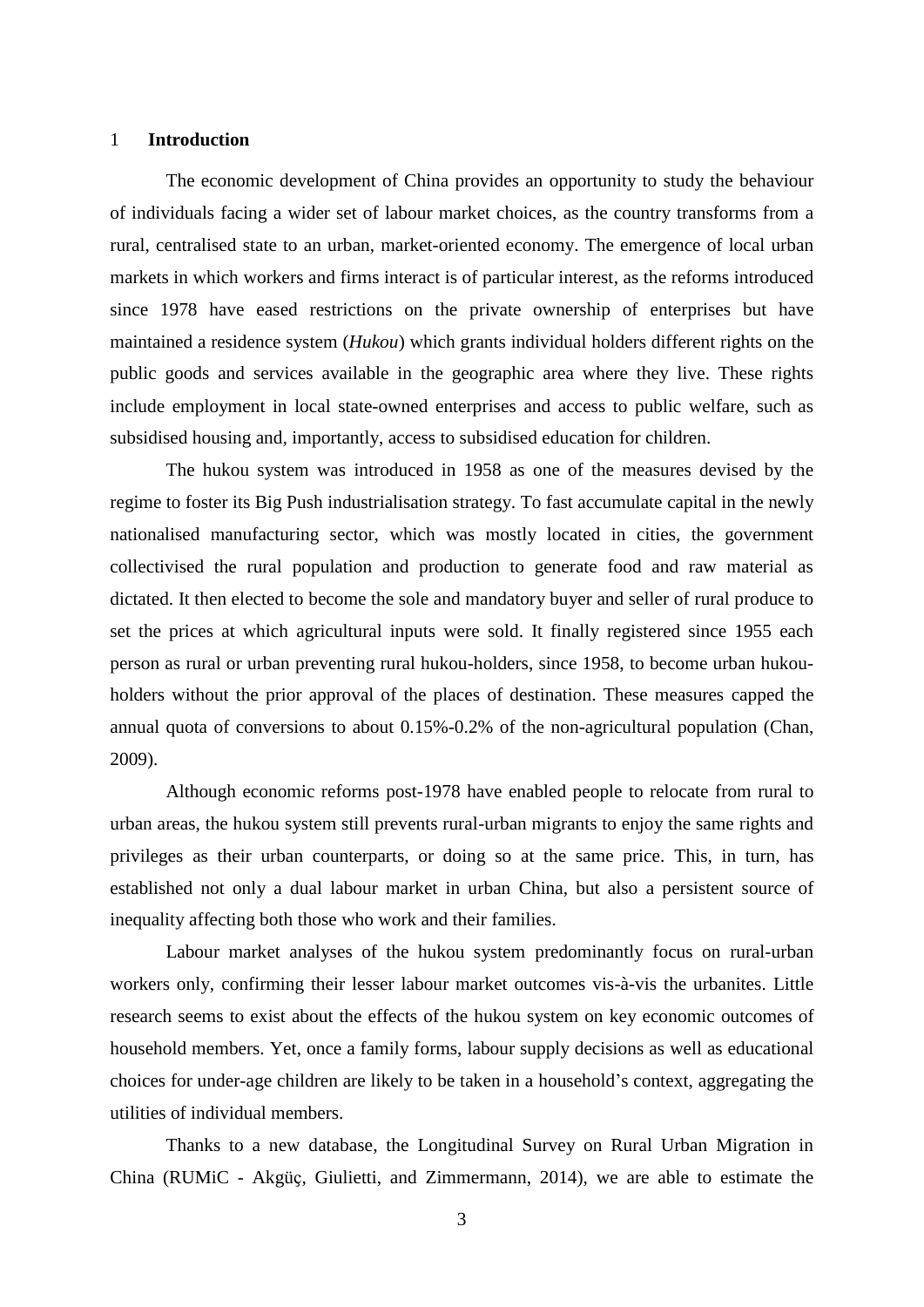effects of the hukou status on labour market and educational decisions of Chinese households exploiting a unique exogenous random shock: the expropriation of land and the change of hukou status into urban hukou. Since the Chinese population is classified as rural or urban on the basis of residence in 1958, this particular form of expropriation can be viewed as a quasinatural experiment. As a result, it is possible to give a causal interpretation to its effects.

Our attention is restricted to the labour market outcomes of working-age male household heads and their female spouses at the time of survey (2008 and 2009), and to the years of education completed by their children in the 10-20 age group. This latter restriction enables us to capture their choice of undertaking mandatory and non-mandatory preuniversity schooling following expropriation. Children holding an urban hukou have easier access to urban schooling and enjoy subsidised prices.

To compensate for the lack of a natural counterfactual, we carry out the analysis using five reference groups. These groups differ in changing/non-changing either residence or hukou status, or both: we hence measure the labour market and educational outcomes from a change in hukou status following expropriation relative to (i) non-changers of both hukou and residence (urbanites and rural stayers), (ii) changers of both hukou and residence (those obtaining an urban hukou because of their skills), and (iii) hukou non-changers but residence changers (migrants).

The results support that receiving an urban hukou as a result of expropriation improves considerably the labour market outcomes of those affected relative to those of migrants and rural stayers. Such improvement is however not enough to close the gap with the outcomes enjoyed by native urbanites and those receiving an urban hukou as a result of their high skills and education.

We also find that the children of the expropriated-urban hukou-receivers complete as many years of education as the children of the two urban reference groups, which are substantially more than those completed by the children of migrants and rural stayers. This result implies that having similar rights to access urban schools may favour an intergenerational convergence in human capital, up to age 20, amongst children of families with vastly different backgrounds.

The rest of the paper is organised as follows. Section 2 discusses previous literature and outlines the mechanics of land expropriation. Section 3 presents the data and variables used. The discussion of methodology and results is in Section 4. Section 5 concludes the paper.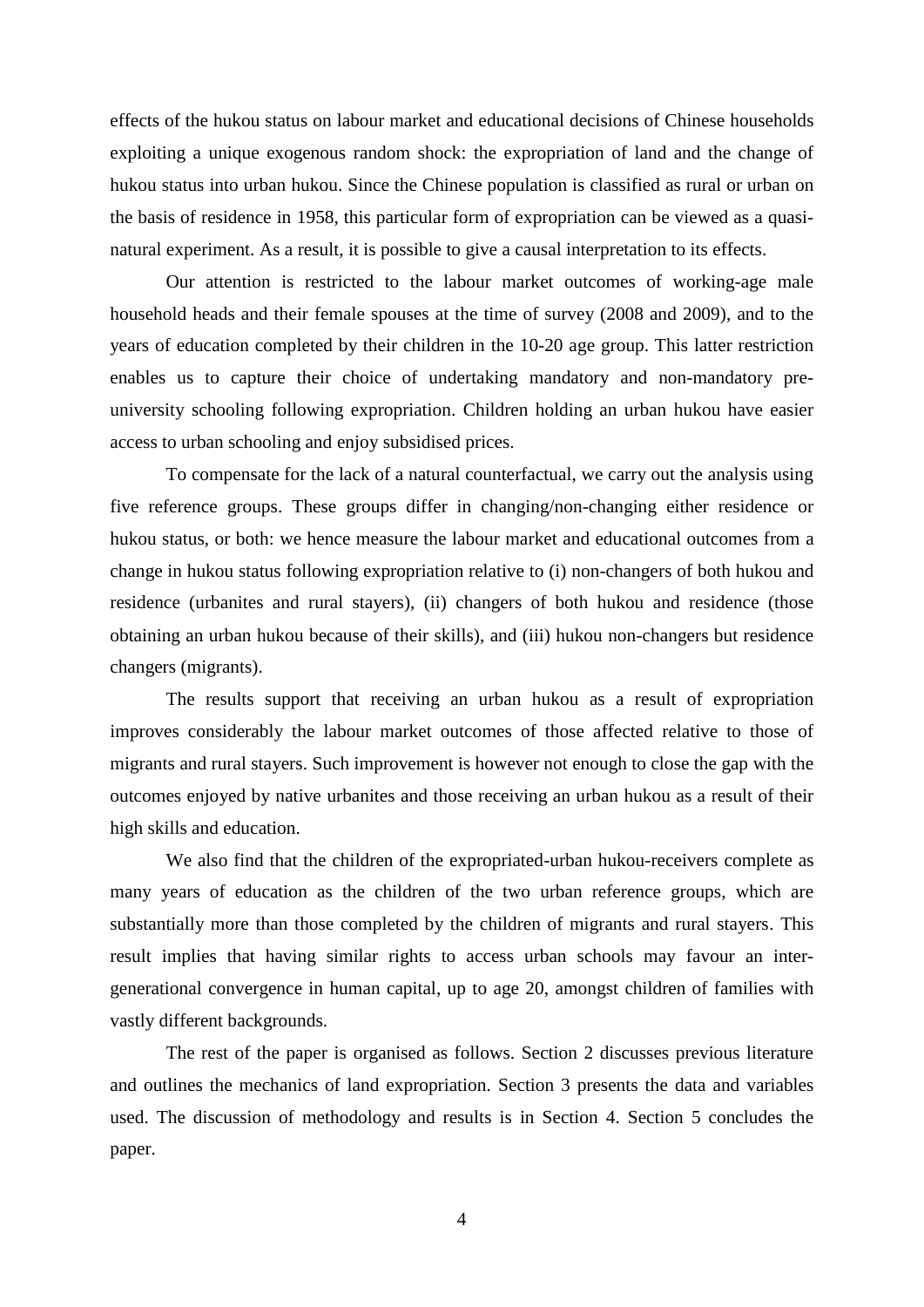#### 2 **Literature**

 $\overline{a}$ 

Very little work has analysed the economic effects of a change of hukou following land expropriation, though large and separate literatures study the economic impact of holding a rural hukou in an urban area, and the process and consequences of land expropriation in China. This lack of research is most likely explained by the fact that expropriation *per se* does not entitle to a change in hukou status: the construction of a new railway or motorway through some rural land is unlikely to result in the expropriated receiving urban hukou rights from the nearest city. Expropriation with 'helicopter legal rights' occurs when a city expands, taking over its rural countryside to relocate people because of expanding economic activities, like the development of a new airport, housing estate or industrial area. The exact motives and mechanics for expropriation with a change in hukou type have been neither homogeneous throughout China nor consistent over time within the same area (Ho and Lin, 2003).

The expropriation discussed in this paper occurs when the state expropriates rural land owned by a collective and keeps it under its management to assigning it as urban land by either allocation or conveyance<sup>1</sup>. Despite the largely unanswered challenge of understanding the exact circumstances under which the combination expropriation-hukou change occurs, we exploit its occurrence as a quasi-natural experiment to provide a causal explanation of its economic effects. Our paper therefore provides an estimate of the economic effects of holding a rural vis-à-vis an urban hukou, connecting and complementing two streams of research.

The first stream is the literature studying the inequality between urban and rural hukou holders which characterises China"s urban population. This literature has documented the conditions and labour market outcomes of migrants who endure barriers to the welfare support available to city residents. Rural hukou holders living in a city have no effective

 $<sup>1</sup>$  A brief history helps understanding the incentives behind expropriation. Private land ownership in China</sup> effectively stops in 1956 (Ho and Lin, 2003). From then onwards, land ownership and its management have been in the hands of either state, which owns all urban land and some countryside land (e.g. forests), or communes, which own most agricultural land. In 1978, land reforms allowed Chinese farmers to lease agricultural land from their communes for a fee and keep the surplus, and to engage migrant workers from other rural areas to attend their fields while the lessors migrated to the cities to enjoy higher wages from urban jobs. The ensuing increases in productivity fuelled demand for consumption, and contributed to reform permissible forms of capital ownership. The increasing number of new enterprises prompted cities to expand their boundaries, via expropriation, to accommodate an expanded demand for commercial as well as residential land. In 1988 China allowed the commercialisation of land use rights, enabling cities to assign land either by allocation, whereby land is dispensed at relatively low price to specific state-owned or non-profit users with no time limits (e.g. a university), or by conveyance, whereby for a higher fee the buyer can resell such rights to others (e.g. a foreignowned firm) or pledge them as security with a financial institution against a loan. Expropriation can be used as a mechanism to 'reallocate' land originally assigned by allocation to the same or new owners via conveyance. Within the rural areas, the commune decides the land used for agricultural and non-agricultural purposes, but participation to the lucrative secondary rural-commercial land market can occur only via the expropriation by the state, which can then reassign the land by conveyance.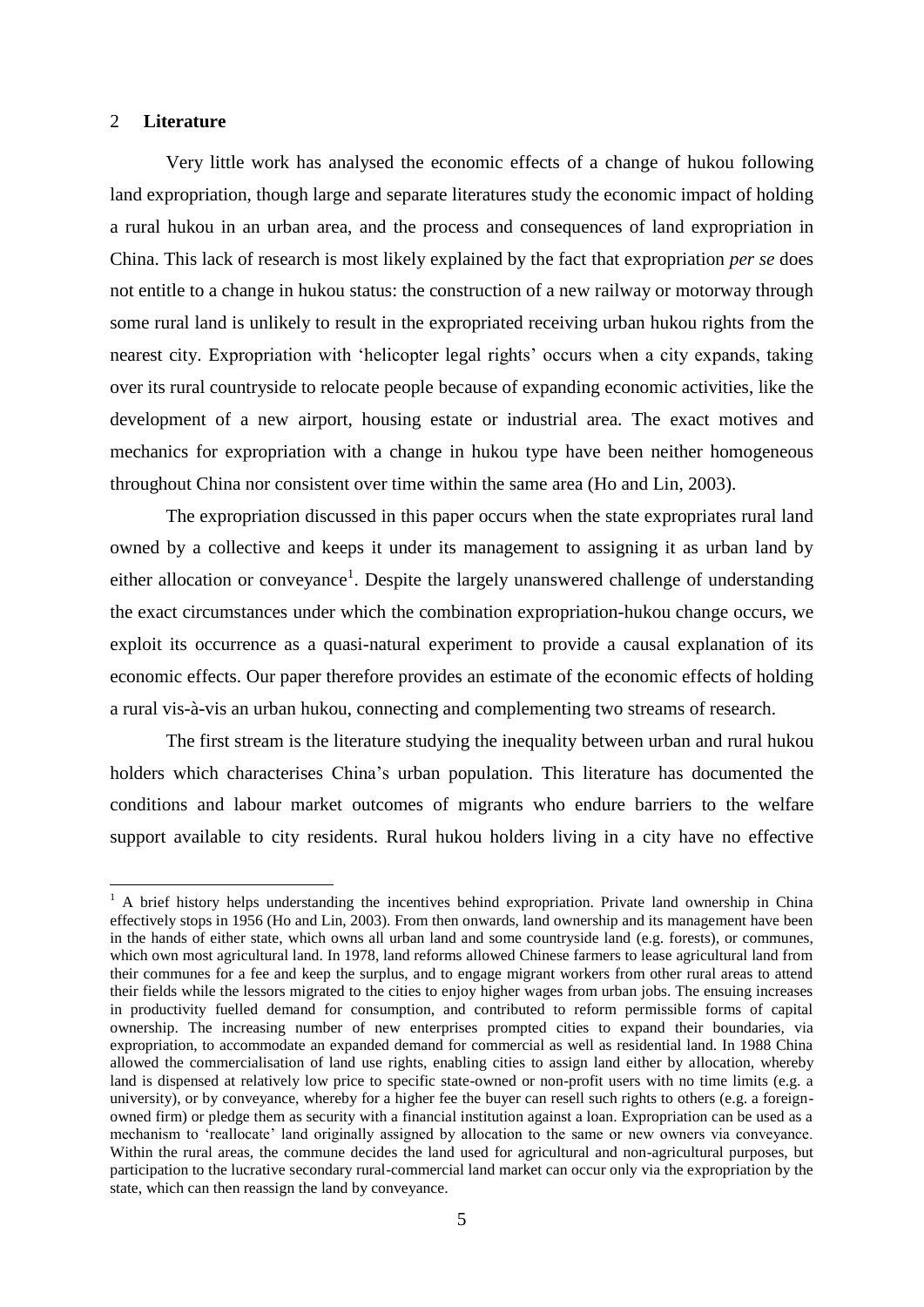access to local public sector jobs and their associated benefits, like unemployment subsidies, health insurance, and old-age pensions (Chan, 2008; Cai, Fang and Zhao, 2009; Frijters, Lee and Meng, 2010). As a result, migrants work more hours, have lower wages, jobs of worse quality and tenure than those held by their urban hukou-holder counterparts (OECD, 2011; Meng, 2012). Despite markedly improved economic conditions over the past decade, current work documents that China's rural-urban migrants remain over-represented in "dirty, dangerous, and demeaning" urban jobs and in self-employment, especially in retail (Giulietti, Ning and Zimmermann, 2012). Being a rural-urban migrant however appears to be a signal for high effort and dependability, as in some places and for certain types of (demanding) jobs, migrants receive a higher rate of call-back relative to comparable urbanites (Kuhn and Shen, 2014).

The inequality between urbanites and migrants stemming from the hukou system is also highlighted as a possible cause of the poorer health status of migrants vis-à-vis urban hukou holders (Zhang and Kanbur, 2005), and the lower educational attainments of the children, who face tougher conditions about access to and costs of schooling (Robertson and Xu, 2008; Li, 2010; Wu, 2011; Giulietti, Biavaschi and Zimmermann, 2015).

The second stream of research focuses instead on the process and consequences of land expropriation following China"s rapid economic expansion and urbanization. This literature comprises a heterogeneous group of studies with respect to focus and methodology. Several qualitative or theoretical studies document the process of urbanization in China, and its effect on the evolution of social and economic norms of the former rural community into an urban society (Siciliano, 2012; Xu, Tang and Chan, 2011; Sargeson and Song, 2010; Wang and Weaver, 2013; Tao and Xu, 2007).

Other works focus on the unfairness of the compensation received by the expropriated and the need to develop a fairer compensation system as a way to reduce inequality and social injustice. Standard practice bases the compensation amount to the value of the average annual output of the land in the three years prior to expropriation without any consideration for the increment in value that accrues after conversion to non-agricultural use (Xian, 2011; Zou and Oskam, 2007).

A number of quantitative analyses discuss expropriation as a source of uncertainty for farmers, and explores its economic effects. Some work estimates the effects of expropriation on the degree of under-investment in rural communities. For example, less secure land tenure reduces investments in fertilisers that enhance productivity in the fields (Jacoby, Li and Rozelle, 2002). Other work shows that less secure land tenure and incomplete land property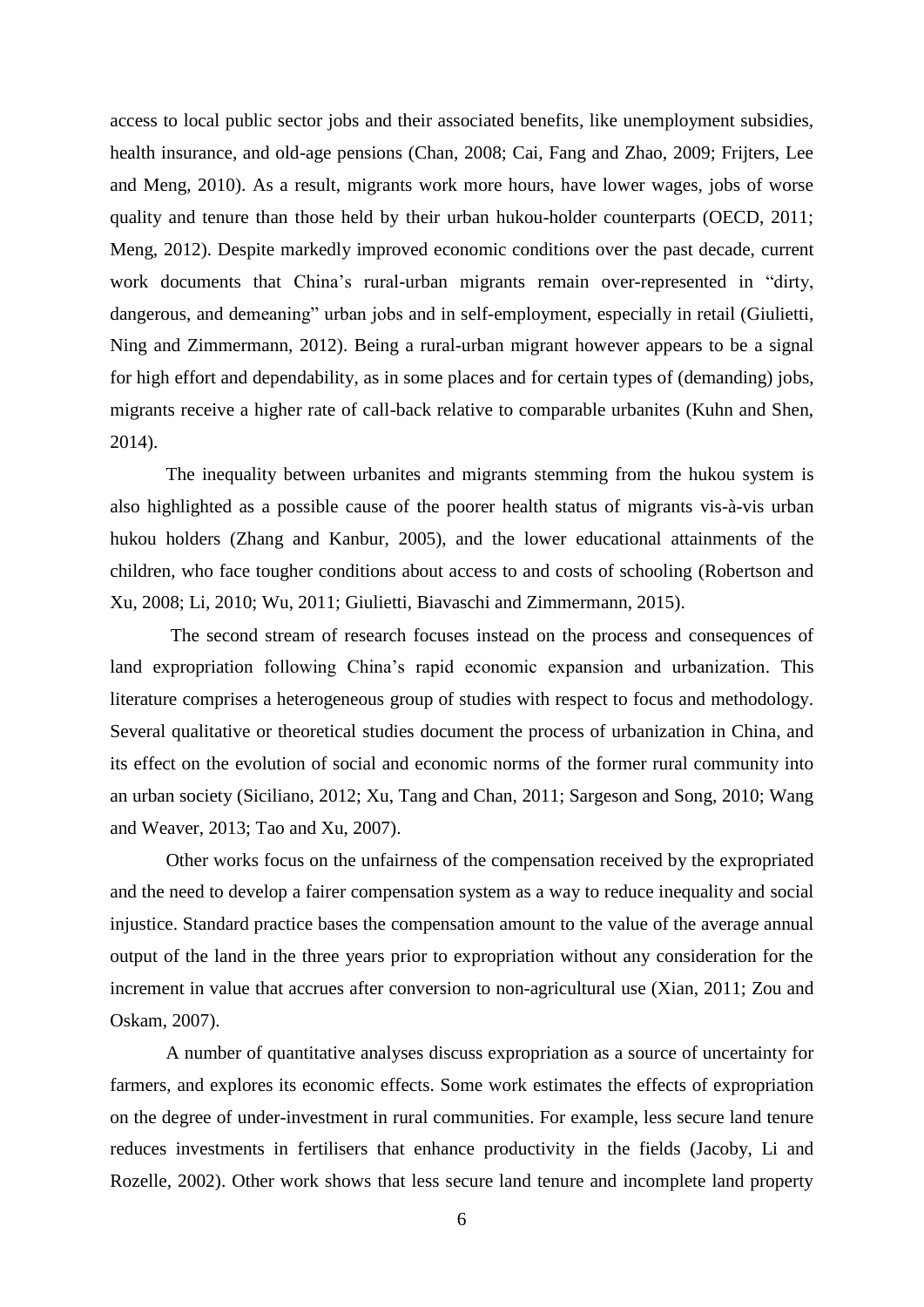rights lower the probability of emigration to urban areas. Preventing would-be rural emigrants from participating in labour markets outside their commune generates an economic loss because of an inefficient use of (human) resources. Any initial imperfection in the spatial allocation of human capital created by the hukou system is therefore exacerbated by the lesser incentives to internal mobility (Mullan, Grosjean and Kontoleon, 2011).

By connecting the literatures on the hukou system and on expropriation we not only fill a gap about this unknown aspect of China"s economic development, but identify a source of exogenous shock that can be used to analyse the effects of a change in legal rights on several individual decisions and outcomes.

#### 3 **Data**

The RUMiC data used in this analysis are extracted using identical information contained in the 2008 and 2009 Urban Household Survey (UHS), the Rural Household Survey (RHS), and the Migrant Household Survey (MHS). The RHS comprises around 8,000 households, while the UHS and MHS each involve around 5,000 households. Urban (rural) residents are individuals holding urban (rural) hukous. A migrant is defined as an individual who has rural hukou, but is living and surveyed in a city at the time of the survey. Migrants coming from the same province of the city where the survey takes place can be separately identified from those coming from other provinces.

The RUMiC survey covers principal migrant sending and receiving regions. The RHS was conducted in villages across nine provinces, while the UHS and MHS were carried out in nineteen and fifteen cities, respectively, of fewer provinces. Summary statistics across the three samples are presented in Table 1.

#### [Table 1]

There are marked differences but also similarities between the household members in the three surveys. Migrant households differ from urban or rural households in the age of family heads (20 years) and their spouses (15) years though not in that of their children, reflecting that the migrant sample has a higher incidence of singles than both urban and rural samples. Migrants have a similar incidence of male household heads than urbanites (about 66%), which is substantially lower than that in the rural sample (95%).

Migrants have on average 9 years of education, well below the 11 years of the urbanites but above the 7-8 years of rural stayers, from which they self-select. With reference to labour market outcomes, migrant household members work far more hours than household members surveyed in the other samples, have a higher incidence of temporary work and self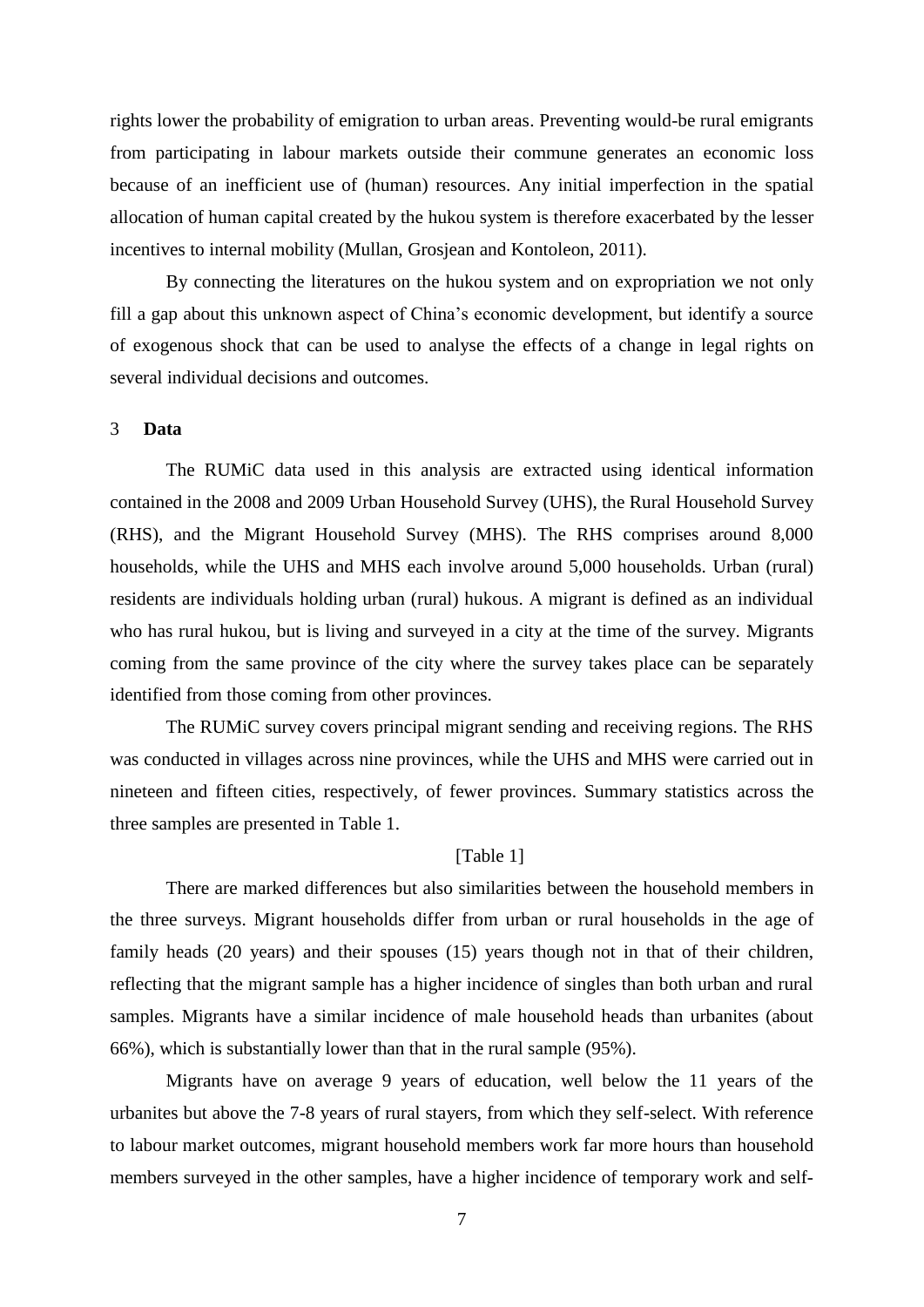employment, and earn substantially less income than the urbanites, supporting the large empirical evidence of a dual urban labour market in China"s cities. Unfortunately the rural sample contains no information on the type of job, since most people are self-employed on land allocated by the commune.

To carry out the analysis across each household member we focus separately on male household heads in working age (18-60), their working age spouses, and their children but only if aged 10-20 at the time of survey. The truncation in the children age enables us to focus on the critical age where holding a rural or urban hukou could have made a difference in accessing schooling at subsidized prices at the time of expropriation with change in legal rights. The truncation covers children from age 5 at time of expropriation (start formal schooling) up to 15 facing whether to continue their education beyond mandatory schooling (Junior High). We exclude older children because of the limited number of observations that would be added and because the choice of enrolling in a university degree involves far more heterogeneous variables than those related to continue education at Senior High level (e.g. preference for a subject, expectations about the future labour market).

As RUMiC questionnaire include a question of whether a respondent's hukou has changed and if so why, we are able to identify those experiencing land expropriation and change in legal rights as our treated group. These questions are asked only in the urban and rural sample. Most expropriated (85%) are drawn from the urban sample, which covers medium- and large-size cities, while the remaining observations are sourced from the rural sample, which covers rural areas as well as small-sized urban centres.

The counterfactual group is ideally represented by households that are identical in everything to the treated but do not experience expropriation with a change in legal rights. Unfortunately there is no such a sample within RUMiC and hence we construct five relevant reference groups. Two of these are extracted from the urban sample: (i) native urbanites, who never experienced a change in their urban hukou; and (ii) current urban hukou holders who changed their status as a result of their high educational attainment. This group gathers rural hukou holders moving to a city for tertiary education and staying on as employees of organisations that sponsor their hukou change. These individuals are therefore highly skilled and educated. Two reference groups are extracted from the migrant sample: (iii) rural hukou migrants from the same province of the urban area where they were surveyed; (iv) rural hukou migrants from other provinces than that of the city where they are surveyed. The final reference group is represented by (v) rural hukou stayers, and who hold a rural hukou and live in an agricultural area, as was the case for the treated before expropriation.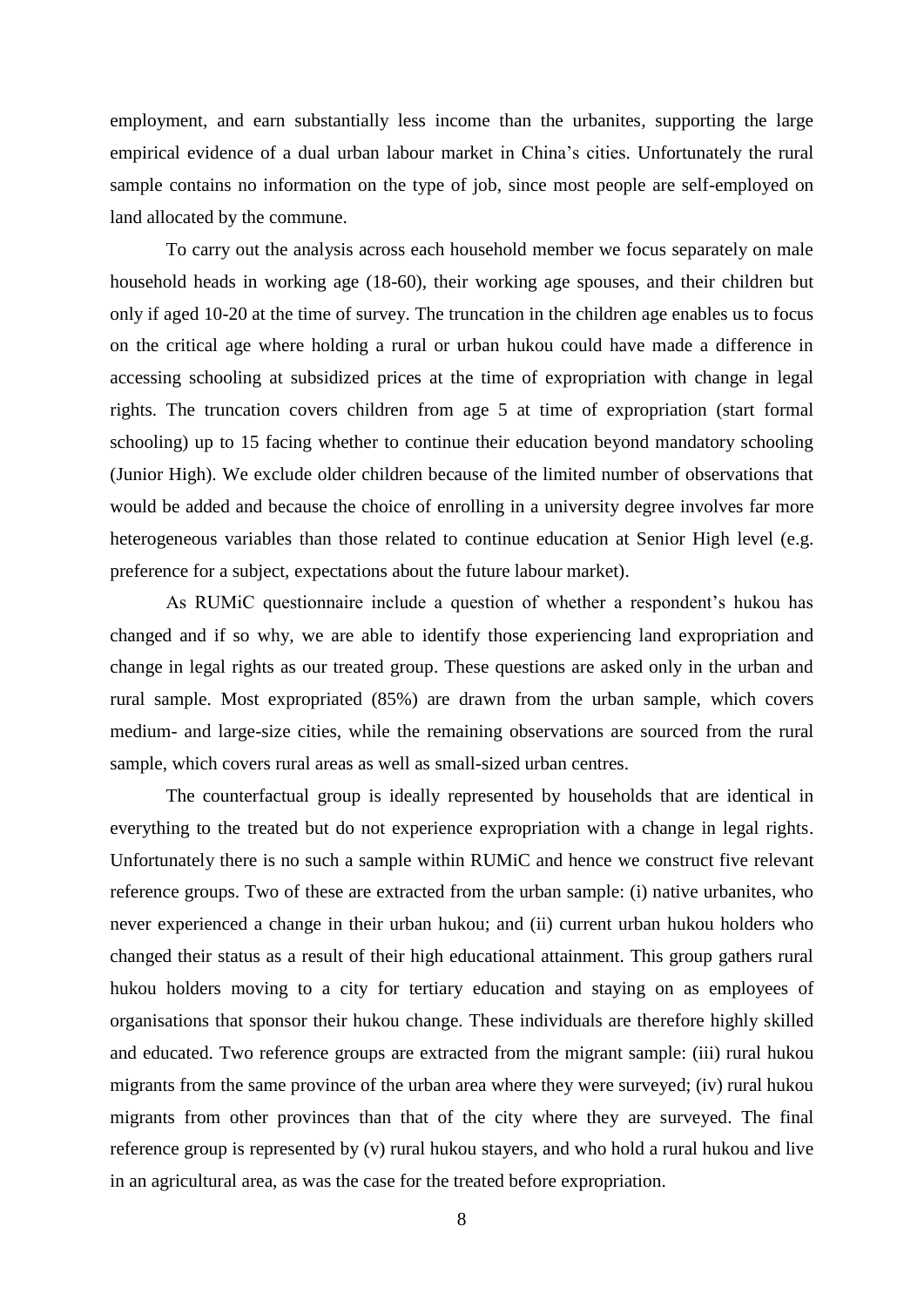As discussed below the characteristics of the control groups bound those of the treated with reference to both demographics and labour market outcomes.

#### *Household heads*

The characteristics of male household heads aged 18-60 for treated and control groups are reported in Table 2, while Table 3 shows the t-test of mean differences. The treated (group (0)) are similar to the stayers in the urban (column: (1)) and rural control groups (5) with reference to average age (50 years), marital status (95%), and number of children - the 1.4 average is mid-way between the corresponding averages for urban (1 child) and rural controls (2 children), as well as for labour market experience (30 years).

They are instead substantially different from the other category of hukou changers (group (2)), the highly skilled, who have a lower average age (39.5 versus 46.5). The treated also differ substantially from migrants (groups (3) and (4)), who are much younger and more likely to be single.

The treated group is similar to migrants with respect to the years of education (9, or mid-way between rural and urban stayers) and income, but share no other labour market characteristic. The treated group's hours of work  $(\sim 50 \text{ vs. } 60+\text{ amongst migrants})$ , type of job and probability of self-employment are closer to those of urban stayers. No similarity in labour market outcome exists between the treated and the highly skilled, who have a much higher level of human capital (14.5 years versus 9.2), income (3,696 yuan/month versus 1,924 yuan/month), and probability of working in a permanent job (95% versus  $63\%$ ).<sup>2</sup>

#### *Female spouses*

 $\overline{a}$ 

Tables 4 summarises the characteristics of female spouses aged 18-60 while the results of t-test of mean differences are reported in Table 5. Female spouses from treated households share demographic characteristics and labour market experience with their urban (1) and rural (5) counterparts, while they have a similar amount of human capital as migrant female spouses (columns (3) and (4)). They, however, work more hours than their urban counterparts, including the highly skilled (2), but earn less income and are more likely to work in temporary jobs or as self-employed. Still, the treated group's labour market outcomes

<sup>&</sup>lt;sup>2</sup> The questionnaire asked individuals who have their hukou changed from "rural" to "urban" about the reasons for the change; one of the responses to this question is through "education". Typically, in China, individuals from rural areas could get urban hukou by enrolling in higher education (attending university for example). We assume that respondents who answered this question by saying "education" are positively selected by cities as high-skilled individuals. The distribution of educational attainment of this group shows that 70% individuals have tertiary educational experience.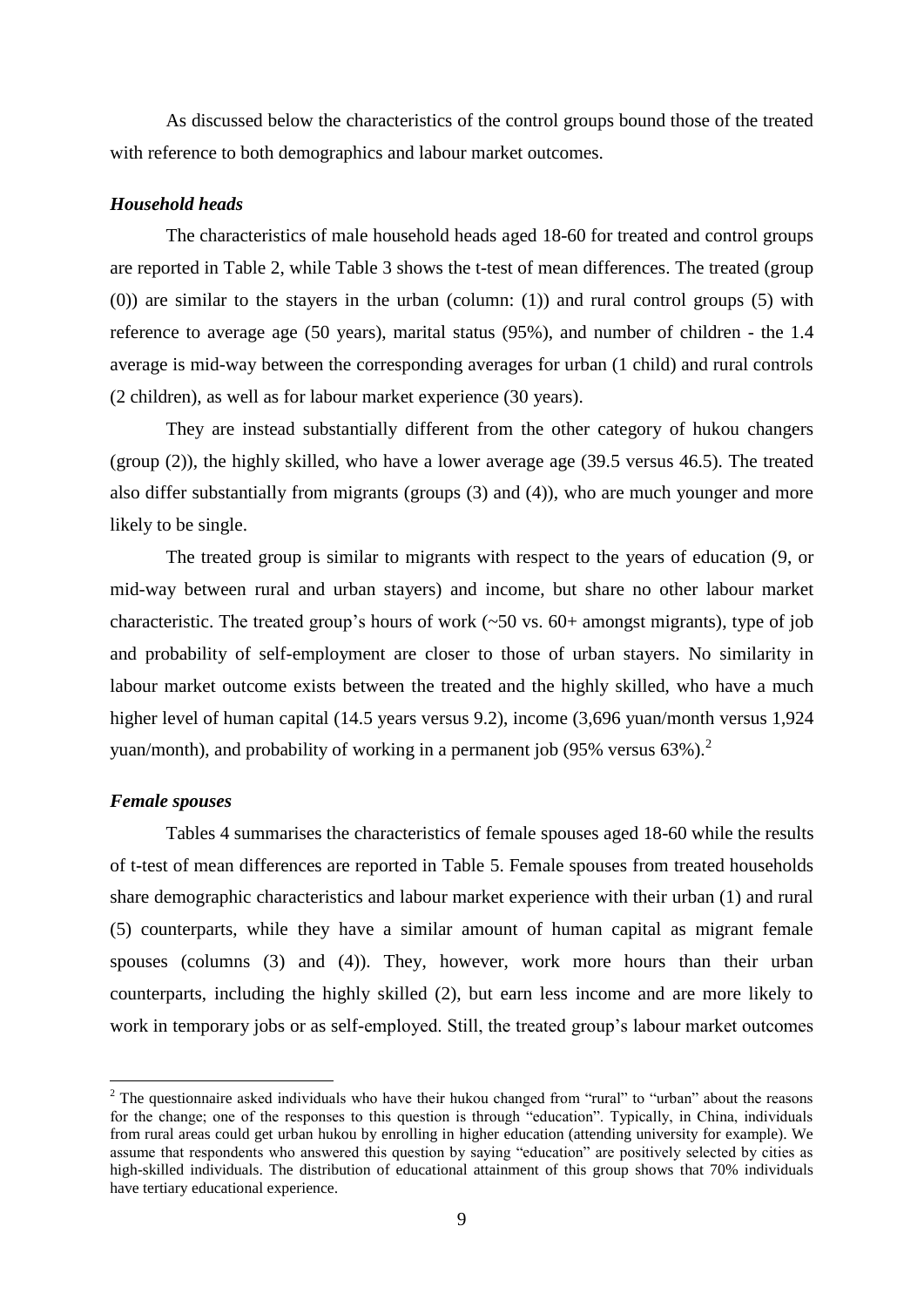are considerably better than those of migrant female spouses as they work substantially less hours per week (49 versus ~70), earn more income (1,572 yuan/month versus 1,100-1,300 yuan/month), and have a much lower incidence of self-employment (15% versus ~40%).

#### *Children*

The characteristics of the children of treated and non-treated families, aged 10-20 at the time of survey, are summarised in Table 6, while Table 7 reports the t-tests of mean differences. Children share a similar age (about 15) and gender (the only exception here is the highly skilled group) across all groups. The children of the treated group however have a much lower incidence of disability than those of rural and far-away migrant families (0.007 versus ~0.02), and a relatively low level of education (8.9 years) vis-à-vis the children of every other households but those of rural stayers (8.8 years).

The children of the treated group have parents with a level of education comparable to those of migrants from nearby areas (about 8.5 years), mid-way between those of urbanites and rural stayers, but their parents' income is above those of migrant and rural families and only slightly less than those of comparable children of parents with urban hukou status (though there are only 18 observations for children of the highly skilled, limiting the reliability of comparisons with this reference group).

#### 4 **Methodology and results**

The lack of additional details on the circumstances of the treatment is potentially problematic as the expansion of Chinese cities is unlikely to have uniformly embraced their agricultural surroundings at the same pace. Geographic constraints have probably affected the location choices of investments related to expropriation (e.g. large infrastructure such as ports, airports and so on) and this, in turn, might have affected residential choices, introducing selectivity issues to be accounted for in a regression analysis. We do not see this as a problem because the hukou system has effectively fixed the distribution of the registered population to that of 1958, with no real possibility for spatial arbitrage. Though people can move, their residence status (hukou) effectively does not. As a result, the expropriation with change in hukou type can be viewed as an exogenous shock, capable of identifying the premium of an urban over a rural hukou for several outcome variables.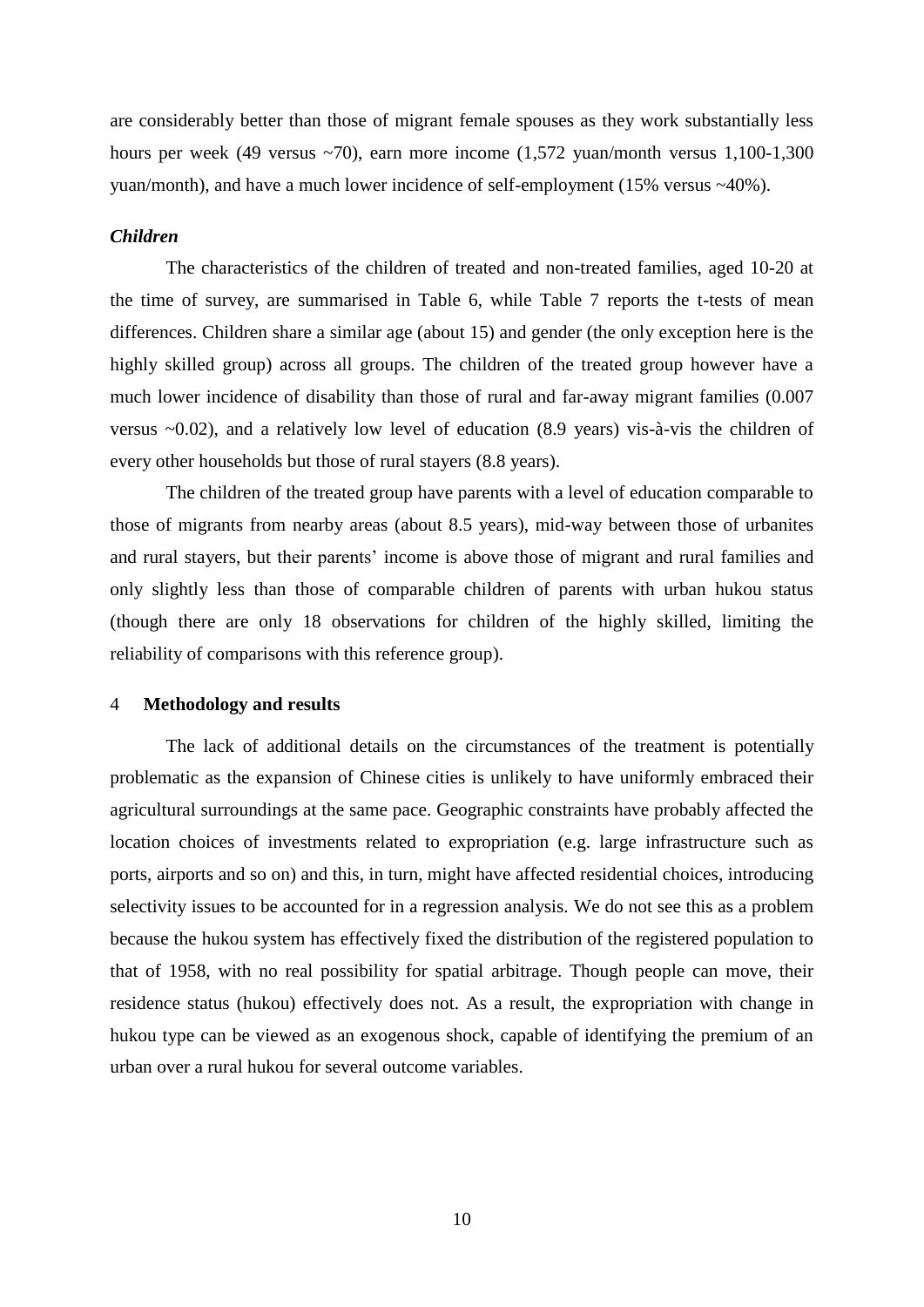#### **4.1 Wage effects**

We first study the effect of expropriation and change in legal rights on the labour market outcomes of parents. Hence we run separate Ordinary Least Square regressions on male household heads and their female spouses based on the following functional form:

$$
\ln w_{\rm imt} = \alpha + \mathbf{X}_{\rm imt} \beta + \delta E_{\rm imt} + \gamma_{\rm m} P_{\rm m} + \varepsilon_{\rm imt} \tag{1}
$$

where *ln w* is the logarithm of the hourly wage of individual *i* living in province *m* at time *t*, the matrix **X** includes demographic (marital status, disability status and the number of children) and labour market (years of experience, level of completed education, type of job) characteristics, *Eimt* is a dummy variable equal to 1 if the individual has obtained an urban hukou due to expropriation while zero corresponds to one of the five reference groups (i.e. we run five separate regressions, one for each control group), *P<sup>m</sup>* is a province fixed effect, and *ε* is a random error term. Estimates are performed using robust standard errors to control for heteroskedaticity. Errors are clustered at individual level to capture the pooled nature of the sample, surveyed in 2008 and 2009.

#### *Male household heads*

The results obtained on male household heads aged 18-60 are reported in Table 8. The estimates are reported with their standard errors in parentheses. The table is constructed so that different control groups are represented across columns.

Model (1) explains about a third of the wage variance when the control group refers to urbanites and migrants from close-by (first three columns), while the fit is poorer in the case of migrants from far away, possibly due to the higher heterogeneity in labour market outcomes for this group, and in the case of rural stayers, due to lack of information on the type of job they hold.

Expropriation with changes in legal rights is always statistically significantly different from zero, implying that treated male household heads are affected by it. The effect however differs across control groups: the treated earn on average 14.4% less per hour than a comparable native urban hukou non-changer and 65% less than a highly skilled hukouchanger. However they earn more than males in the remaining control groups: +16.5% vis-àvis migrants from nearby, +34.9% relative to migrants from far away, and +15.7% relative to rural stayers. These results hold also when we control for selection into employment, which is not reported here as the selection term is not statistically different from zero.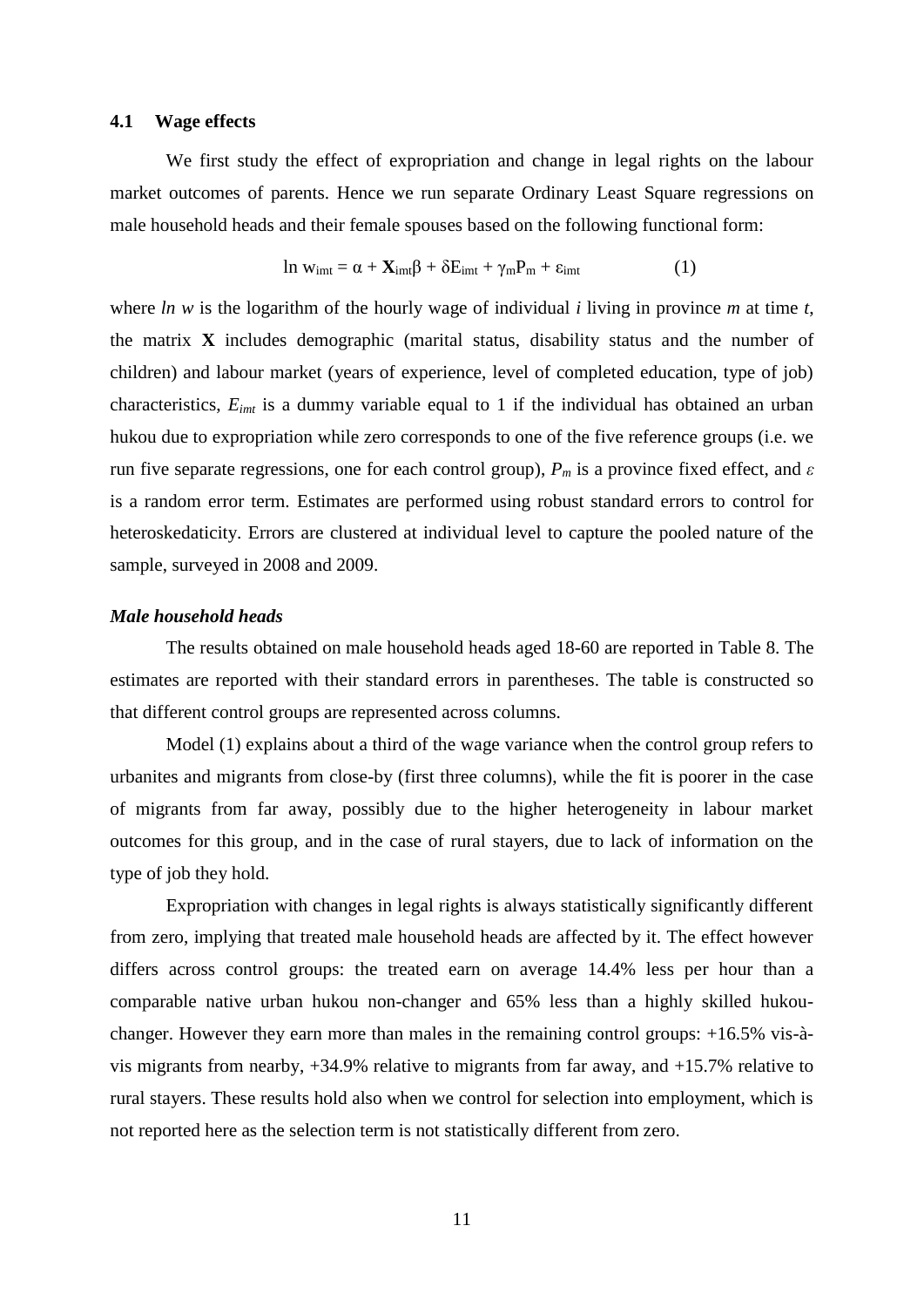All variables have the expected sign and statistical significance: a year of schooling is associated with a return ranging between 7% (native urbanites, first column) and 4.4% (migrants far away, fourth column) – the non-significance arising in the case of rural stayers probably reflects the lack of job information for this group. Labor market experience matters, at a decreasing rate, and so does the type of job held: the penalty for having a temporary job relative to a permanent one is as high as 58% in the case of native urbanites (first column). Being disabled is also associated with lower wages, as is having children, though the underlying marginal effect is statistically zero except when the control group covers only rural stayers. In contrast, there is a wage premium for being married, which can be substantial. Different trends across cities are captured in model (1) by the province fixed effects, which control for structural differences in sectorial composition of employment and occupations, openness to trade, and local institutions across different areas.

#### *Female spouses*

Broadly similar results occur also in the case of the female spouses aged 18-60. These are summarized in Table 9. Expropriation with a change in hukou rights has a negative marginal effect on the hourly wage of the treated female spouses relative to their counterparts holding an urban hukou. The effect is substantial: -13% compared to native urban hukou holders and -51% in the case of the highly skilled. However, it has a positive effect relative to what comparable females earn in rural areas  $(+23%)$ , and no effect relative to the hourly wages obtained by rural migrant spouses. This latter result may suggest that treated females hold jobs at the bottom of the occupational scale (unskilled).

The results show the presence of positive returns to education (range: 3-7%), though females do not seem to benefit from experience (returns are zero). Temporary employment is associated with a substantial wage penalty (-46% in the case of native urban hukou holders) while less clear evidence arises in the case of self-employment: there is a penalty only in the case of native urban hukou holders, suggesting that urban spouses may negatively select into self-employment, perhaps as they cannot find jobs otherwise. Treated females are far less likely to work in a temporary job relative to their migrant counterparts  $(-17.7\%$  relative to nearby migrants and -18.2% relative to those from far away).

#### **4.2 Job quality effects**

We complement the analysis of earnings with an analysis of the treatment's effects on job quality. In particular we study the probability of holding a permanent job using a multinomial logit model: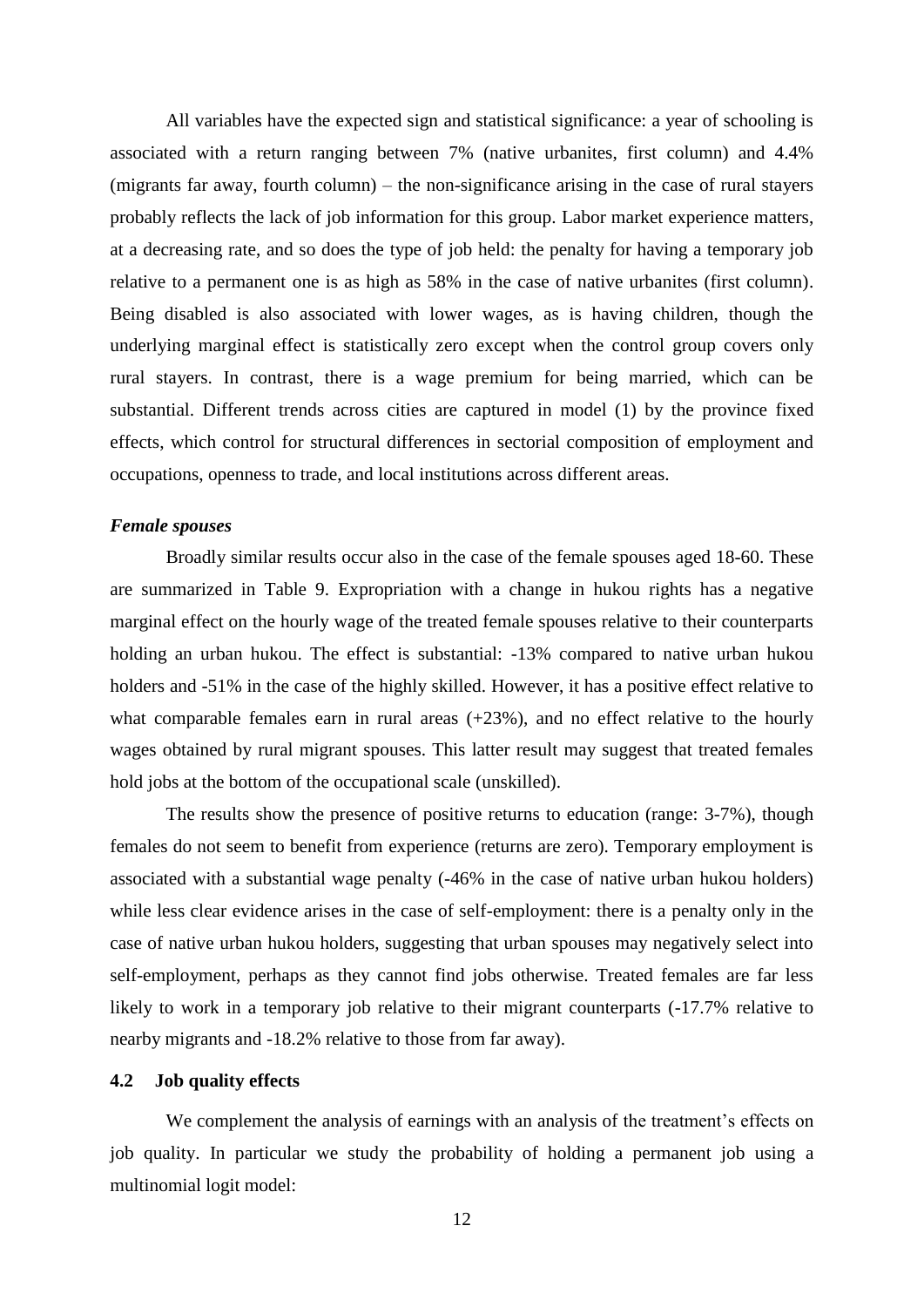$$
p(y_i = j) = \frac{\exp(Z_{ji} \pi_j)}{1 + \sum_{l=2}^{k} \exp(Z_{li} \pi_l)}
$$
(2)

where *y* in the above model refers to the observed outcome characterising individual *i*, *j* is one of the *k* possible types of employment, and *Z* is a set of case-specific regressors that include demographic characteristics, the dummy variable identifying the treatment, a time dummy variable, and the province fixed effects. Estimation of model (2) is carried out through maximum likelihood methods, and all regressions are performed controlling for heteroskedasticity across sub-groups (robust estimation).<sup>3</sup> The exponentiated coefficients, interpreted as relative risk ratios of being in a temporary job or self-employed as opposed to being in a permanent job (the base category), for expropriated male household heads and their spouses are presented in Table 10. A coefficient greater than one indicates that the treated are more likely to have the outcome reported (across rows) than the corresponding control group (across columns).

Relative to native urban hukou holders (first columns on left) both treated male household heads and their spouses are more likely to hold a temporary job (coefficients of 1.680 and 1.534, respectively, and statistically significantly different from zero). At the same time, both treated males and females are less likely to hold temporary jobs than migrants or be self-employed. Expropriation with change in legal rights therefore seems to affect the treated household parents via a better job quality: an improved contractual tenure of the job, and the attachment to an employer as opposed to reliance on self-employment. We discuss next the various channels through which the treatment affects the labor market outcomes of the treated.

#### **4.3 Channels of transmissions**

 $\overline{a}$ 

To understand the possible channels through which the treatment generates its effects on labor market outcomes, we interact the treatment dummy with four sets of explanatory variables, one at the time: the age group, employer's ownership type, search method to get a job, and location (province). For each of these variables we run the modified version of model  $(1)$ :

$$
\ln w_{\text{imt}} = \alpha + \mathbf{X}_{\text{imt}}\beta + \delta E_{\text{imt}} + \mathbf{Y}_{\text{imt}} * E_{\text{imt}}\mu + \gamma_{\text{m}}P_{\text{m}} + \varepsilon_{\text{imt}} \tag{3}
$$

 $3$  Due to lack of sufficient number of observations, we were not able to perform the job type analysis with high skilled urban hukou holders.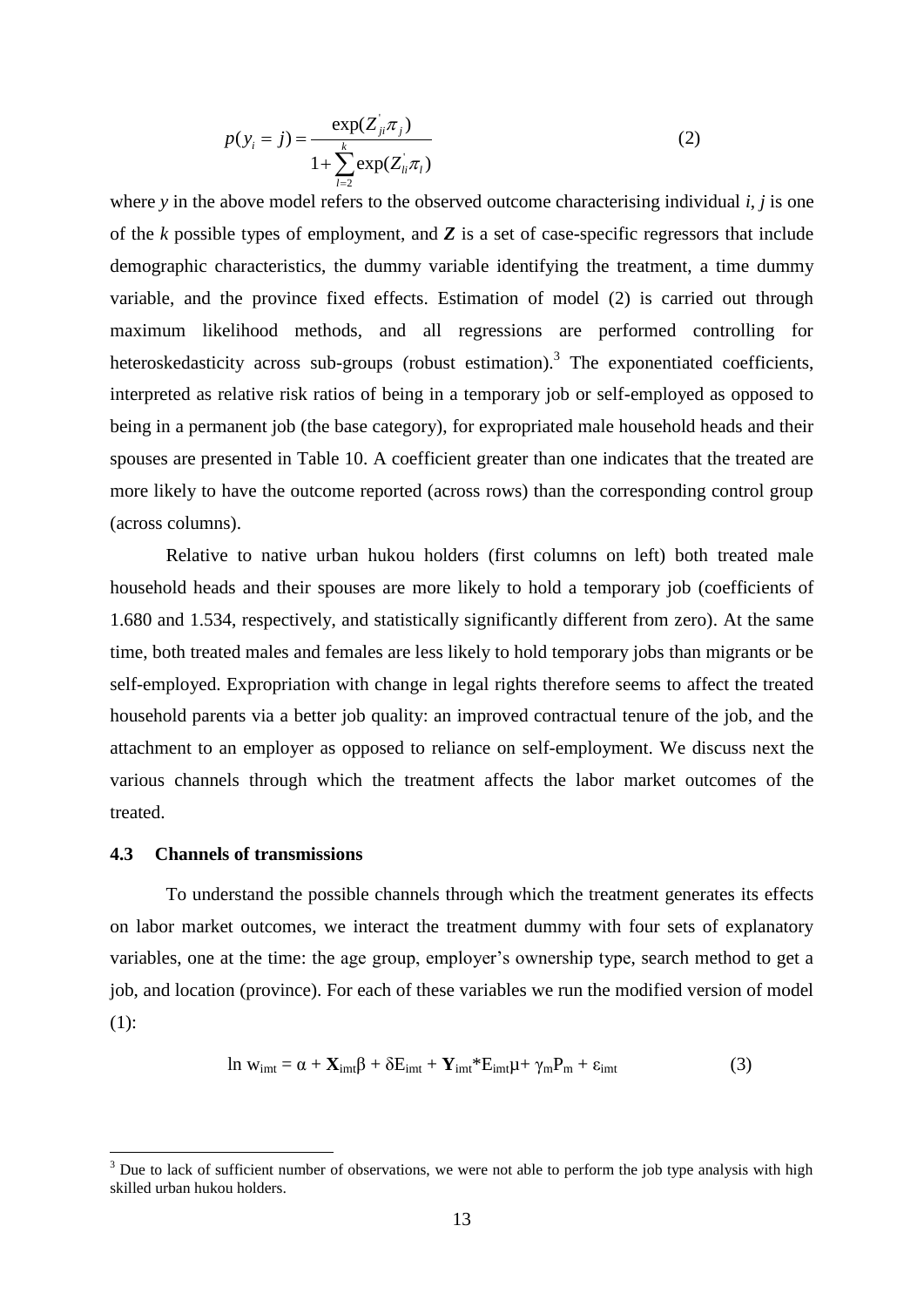In the above regression, **Y** contains a sub-set of the variables of **X**. We restrict our focus to male household heads only, as they constitute the group for which we find the strongest treatment effects.<sup>4</sup> Table 11 summarises the marginal effects obtained from model (3) and reports the statistical significance of the linear combination between the coefficient of a variable and that of its interaction with the expropriation dummy.

The results reveal that the wage effects of the treatment to the other urban hukou holders are driven by those with more labour market experience (aged 30+), while there is no wage penalty amongst the youngest group (aged 25-30). Conversely, the wage premium enjoyed by the treated over migrants arises only in the case of more experienced workers (aged 40+ or 50+ in the case of migrants from nearby areas). These results are consistent with the hypothesis that the change in legal rights rewards labour market experience only relative to those having incomplete rights to access the local labour market. This situation may arise if the treated gain access to public or other relatively well-paid sector jobs (out-of-reach for most migrants) in which they occupy positions at the bottom of the occupational scale, or if they get more favourable employment conditions, such as permanent jobs, as highlighted by the results reported in Table 10.

The hypothesis that the treated experience a wage premium relative to migrants because they have access to government jobs is only partly supported by empirical evidence. The treated have a higher probability of getting a public sector job vis-à-vis migrants from far away, but they do not appear to have a differential likelihood of accessing government jobs relative to migrants from nearby. They are also less likely to access SOEs relative to native urban hukou holders, and SOEs and foreign-owned companies in the case of the highly skilled. The type of employer hence seems have substantial influence in explaining the wage penalty of treated male household heads relative to other urban hukou holders, but the lack of uniform evidence arising when the treated are compared to migrants suggests that the differential wage outcomes between these two groups arises from the type of employment (permanent or temporary) rather than the characteristics of the employer.

Clearer differences between treated and migrants however emerge in the search method to find a job as the last panel of Table 11 shows. Here the treated experience a wage premium relative to migrants and rural stayers thanks to jobs found via government agencies and personal networks rather than direct application to employers. As the treated are

 $\overline{a}$ 

<sup>&</sup>lt;sup>4</sup> The results for female spouses are available from authors upon request.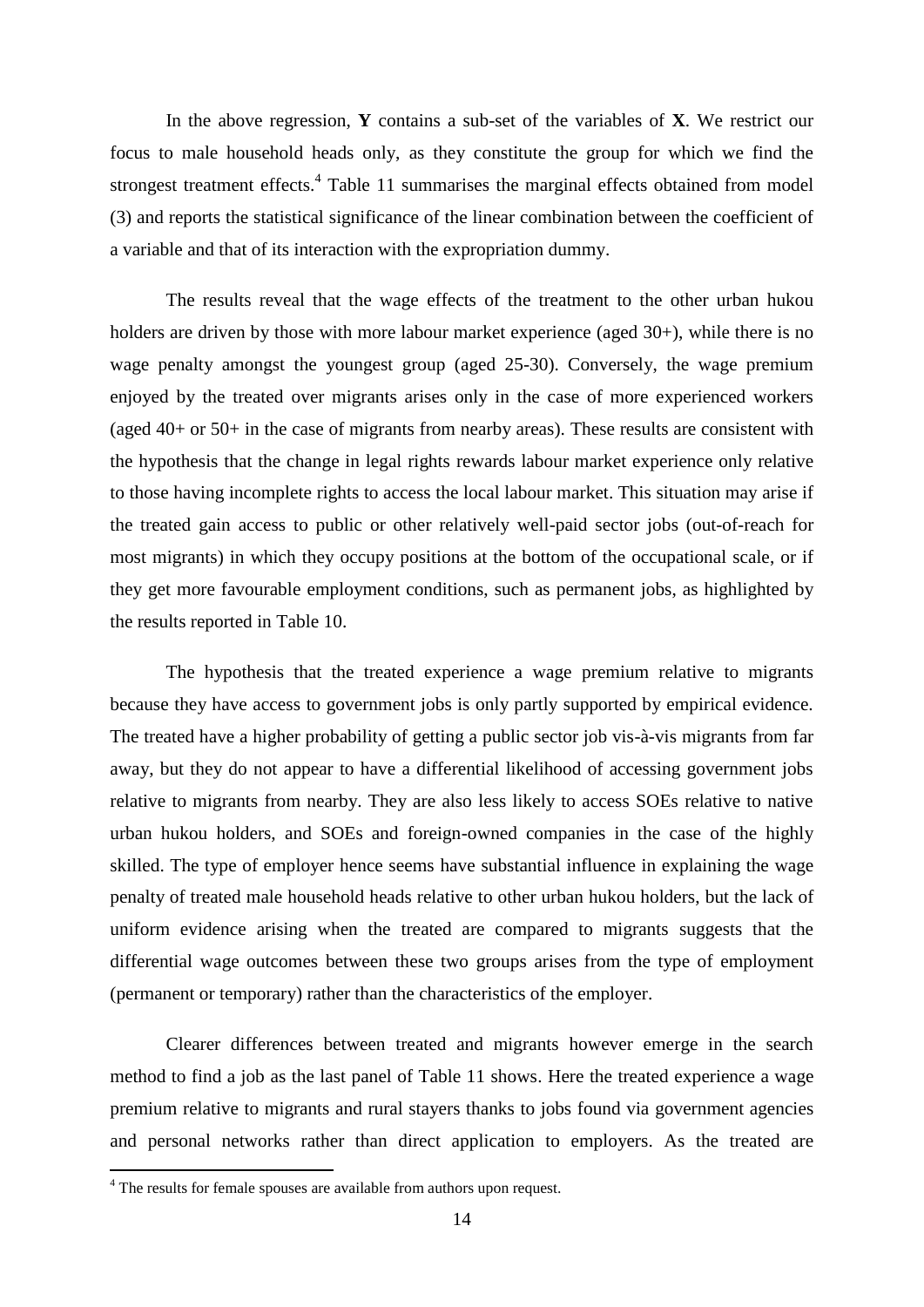effectively "local" to the city to which they have been admitted, they are likely to have a better support group of friends and relative than migrants from far away. At the same time, the treated are much less likely to get a job via a government agency than native urban hukou holders and the highly skilled. This result provides further support that the government, which carries out the expropriation and the change in legal rights, seems to help the treated to find a job in the urban area (Job however for which the treated might only partially qualify).

The analysis of interactions by province (not reported but available from the authors) highlights the idiosyncrasy of expropriation and change in hukou status, as significant interaction effects occur in certain local areas. For example, there are strong positive treatment effects relative to native urban hukou residents and far-away migrants in Chongqing, where the survey captures areas expropriated for the construction of the new airport. It is possible that expropriation and the change in legal rights have enabled those living nearby the new Chongqing airport to obtain better jobs in the new infrastructure. There are also substantial positive treatment effects relative to migrants in Guangdong, which benefited from the early introduction of the economic reforms that started in 1978. It is possible that those expropriated have especially benefited from jobs created from the large inflow of domestic and foreign investments subsequently to economic reforms, which have transformed the Pearl River delta into one of China"s prime manufacturing and export areas.

#### **4.4 Children education**

In addition to the labor market outcomes of parents, we study the effect of the treatment on the education of the treated children using the Ordinary Least Square regression:

$$
edu_{imt} = a + \mathbf{R}_{imt}b + dE_{imt} + g_m P_m + \eta_{imt}
$$
 (4)

where *edu* is the number of years of education of child *i* aged 10-20 living in province *m* at time *t*, the matrix **R** includes demographic (age, gender, disability status, number of siblings) and family background (parental education and wages) characteristics,  $E_{imt}$  is a dummy variable equal to 1 if the child has obtained an urban hukou due to expropriation while zero corresponds to one of the five reference groups, *P<sup>m</sup>* is a province fixed effect, and  $\eta_{imt}$  is a random error term. Estimates are performed using robust standard errors and errors are clustered at individual level.

Table 12 reports the results. Model (4) explains more than half of the variance in years of schooling across children aged 10-20 at the time of survey. Receiving an urban hukou after expropriation is associated with a similar educational attainment across the treated children,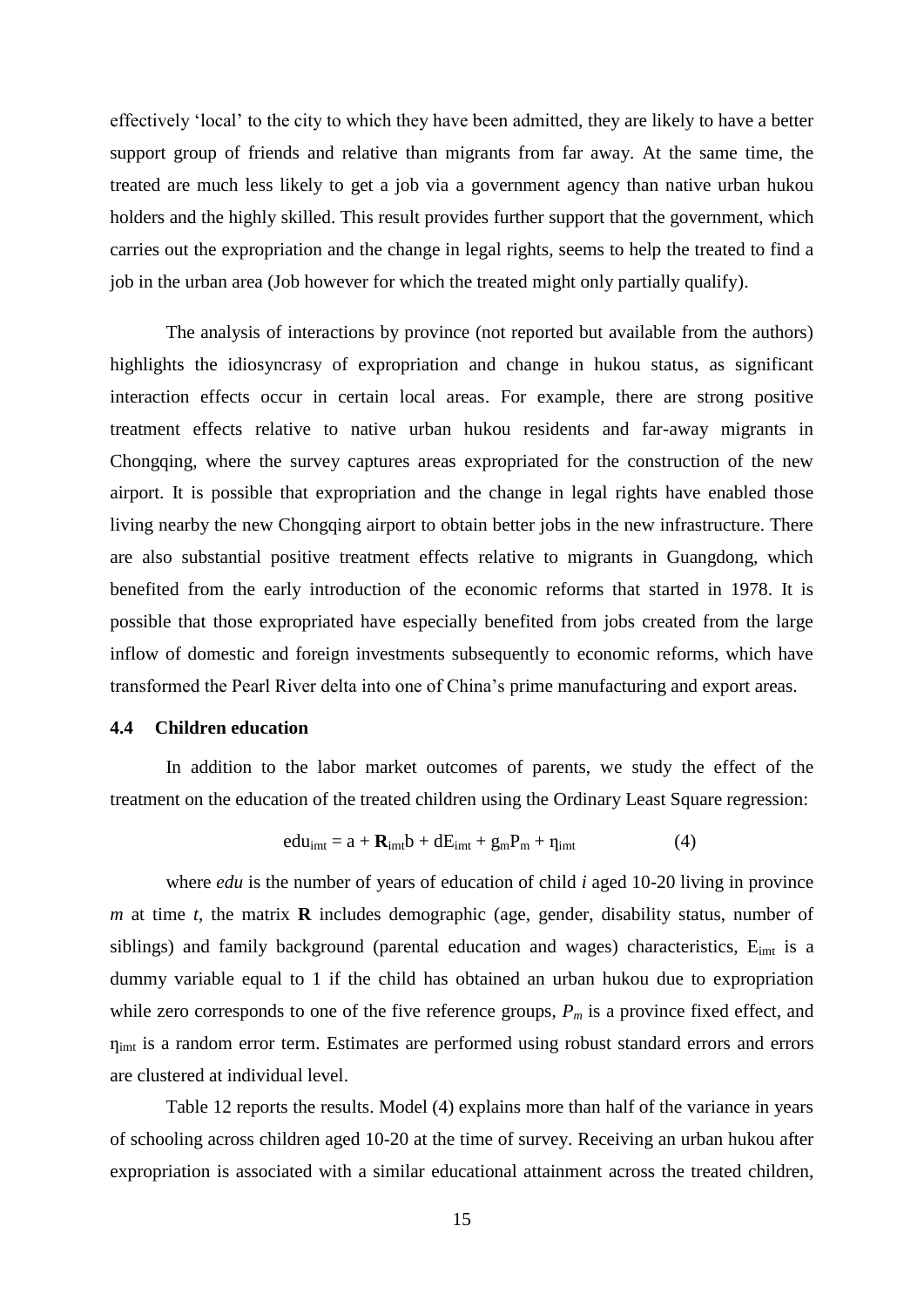those of native urban hukou holders and those of the highly skilled. There is no statistical difference between the years of education of these three groups, implying that at least up to age 20 at the time of the survey, expropriation has effectively led to similar educational outcomes for children of parents characterized by very different levels of skills and labour market outcomes.

In contrast, the children of the treated complete almost a  $0.7+$  year of extra schooling relative to the children of migrants and 1.5 additional years of schooling vis-à-vis the children of the rural stayers. These results probably reflect the differential access and price for education for children holding urban and rural hukou. A casual interpretation of the results suggests that switching from rural to urban hukou may lead to a reduction in intergenerational differences in educational outcomes, at least up to the end of Senior High School.

#### 5 **Conclusions**

This paper exploits a quasi-natural experiment (a change in hukou status due to expropriation) to study the labor market outcomes of male household heads aged 18-60 and their spouses, and the educational outcomes of their children aged 10-20. We find strong evidence that those who changed their hukou status to an urban hukou have better labour market outcomes than comparable rural stayers and migrants, and hence catch up with native urbanites in terms of wages and job quality. We find that such effects occur through older age, job search method, and the contractual relationship with the employer.

We also find that children experiencing a hukou change due to expropriation have a similar investment in human capital as the children of native urban hukou holders. Leveling the hukou status amongst children in an urban area by removing differences in access to schooling and the price of education appear to eliminate intergenerational differences in educational investment up to age 20, regardless of the differences in parental background. The results confirm the hukou status as a strong economic determinant of labour market outcomes and as a source of inequality. This source of inequality is not only restricted to individual household head, but also applies to family members of the whole household. Our results also suggest that a way to reduce inequalities may begin with an equal access to schooling for the children of those living in the cities. The Chinese central government has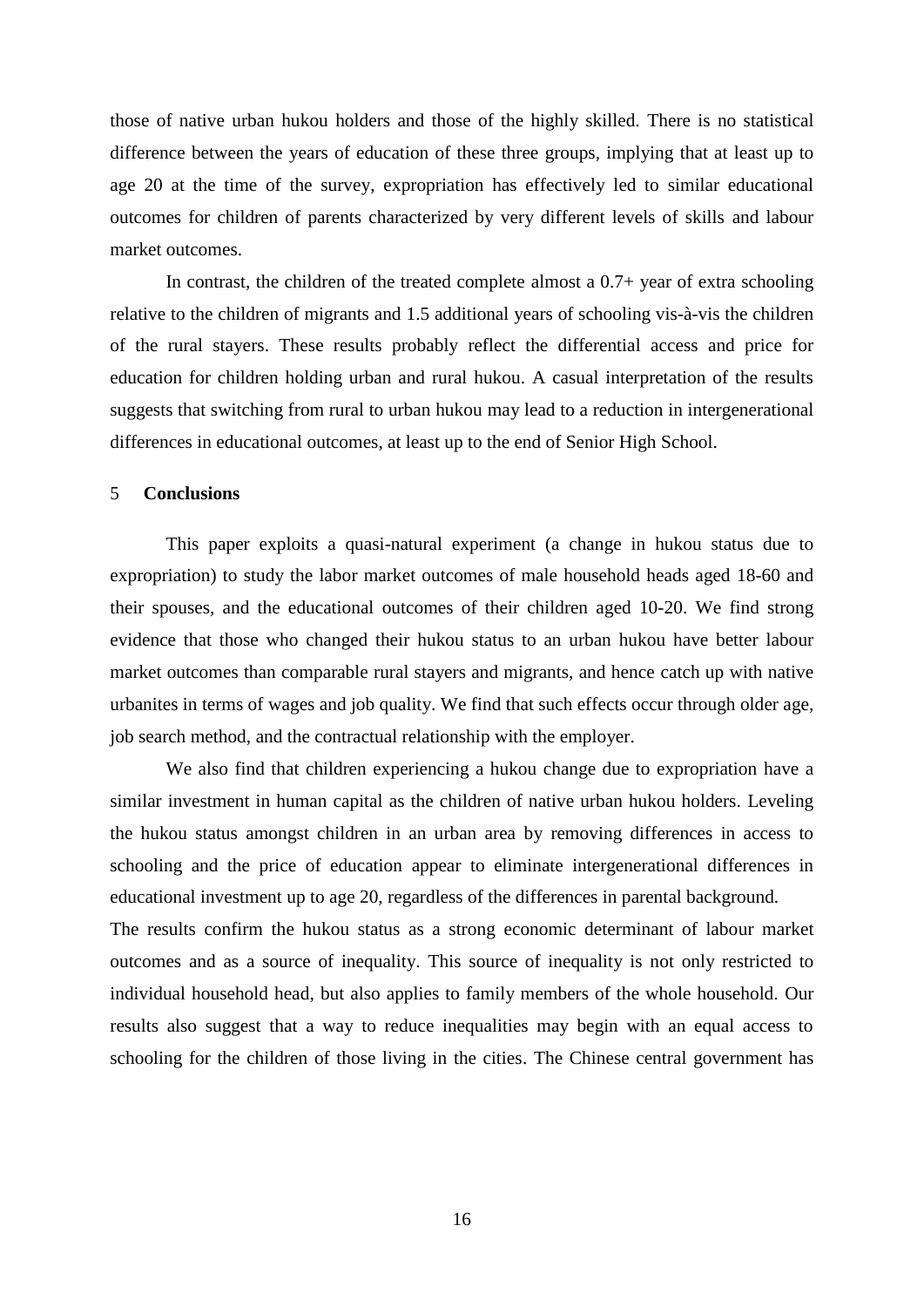realized serious problems associated with the current hukou system and is on its way to make fundamental changes.<sup>5</sup>

 $\overline{a}$ 

<sup>&</sup>lt;sup>5</sup> In modern China, "hukou" has been the "root" of many kinds of inequalities between a "rural" person and an "urban" person regardless of their place of residences. In July of 2014, the National State Department of Chinese government has again issued a nation-wide policy guideline regarding further reforming the current hukou registration system. One of the major objectives of the hukou reform is to remove differences (between urban hukou holders and rural hukou holders) in the rights to access public services, such as education, employment opportunities, medical insurance, pension and urban housing arrangements etc. By the end of November 2014, four major agricultural provinces (Xinjiang, Henan, Heilongjiang, and Hebei) have already issued provincial government policies dedicated to reform the hukou system by removing urban and rural hukou differences and setting up institutions that promote equal rights for both rural residents and urben residents in terms of accessing public services and goods. This clearly shows that the central government has long realized the problems associated with the hukou system and that it is determined the overhaul it in the near future.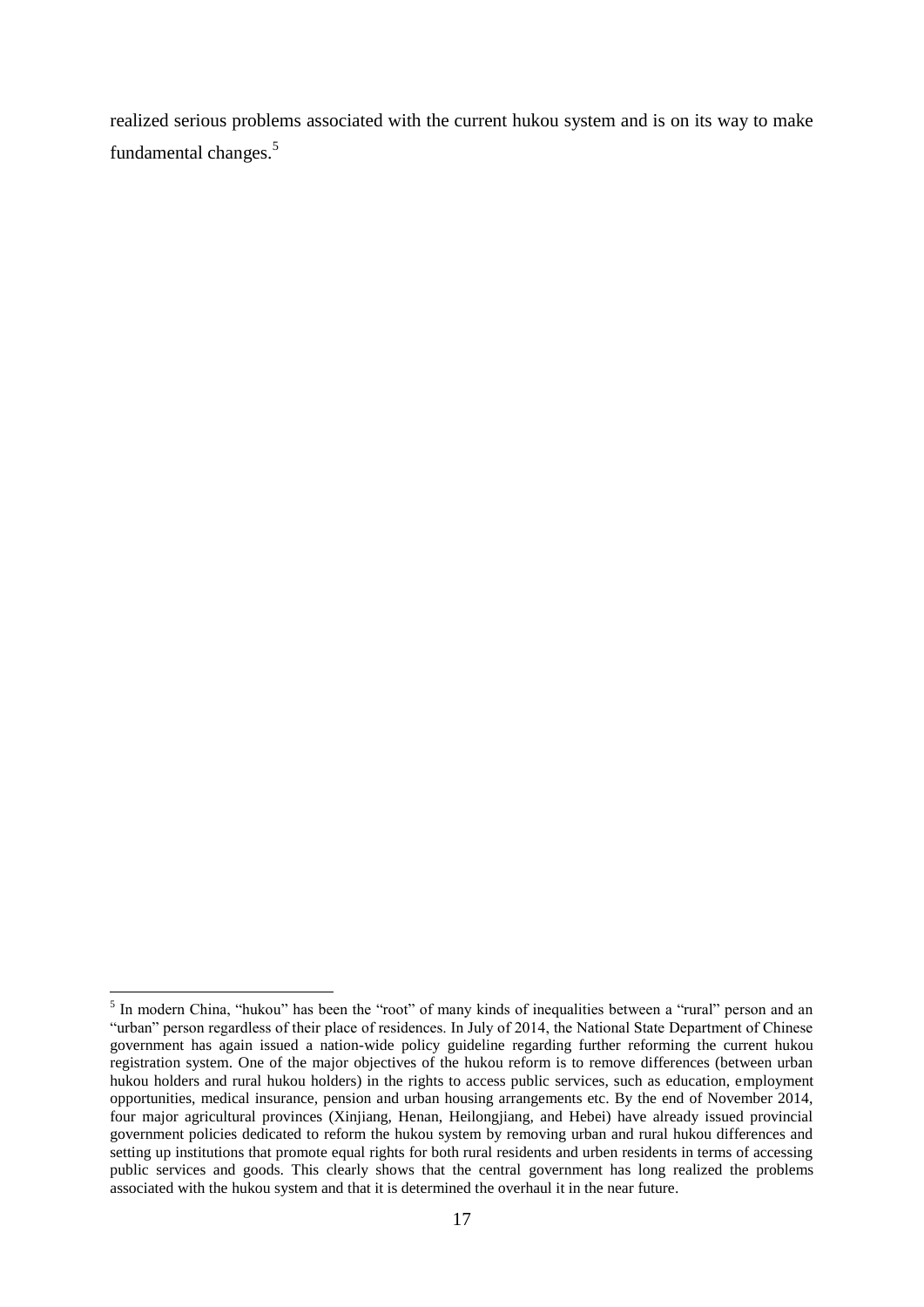#### **References**

- Akgüҫ, Mehtap, Corrado Giulietti, and Klaus F. Zimmermann, (2014) "The RUMiC longitudinal survey: fostering research on labor markets in China", *IZA Journal of Labor & Development, 2014, 3:5*
- Biavaschi, Costanza, Corrado Guilietti and Klaus F. Zimmermann, (2012) "Self‐employment of rural‐to‐urban migrants in China", *IZA Discussion Paper 7859.*
- Cai, Fang, (2011) "Hukou System Reform and Unification of Rural-urban Social Welfare", *China & World Economy, Vol. 19 N.3, pp.33-48.*
- Cai, Fang, Albert Park and Yao-Hui Zhao (2009) "The Chinese labor market in the Reform Era", in Brandt, Lauren and Thomas Rawski *China's Great Economic Transformation*, pp. 167-214. Cambridge University Press.
- Chan, Kam Wing, (2008) "Internal Labor Migration in China: Trends, Geographical Distribution and Policies," *Proceedings of the United Nations Expert Group Meeting on Population Distribution, Urbanization, Internal Migration and Development, UN/POP/EGM-URB/2008/05, United Nations, pp.93-122.*
- Chan, Kam Wing, (2009) "The Chinese *Hukou* System at 50", *Eurasian Geography and Economics, Vol50, No. 2, pp.197–221.*
- Chan, Kam Wing and William Buckingham (2008). "Is China abolishing the Hukou system?", *The China Quarterly, Vo. 195, pp.582-606.*
- Chan, Kam Wing, Ta Liu and Yunyan Yang (1999) "Hukou and Non-hukou migrations in China: comparisons and contrasts", *International Journal of Population Growth*, *Vol.5, pp.425-448.*
- Frijters, Paul, Leng Lee and Xin Meng (2010) "Jobs, working hours, and remuneration packages for migrants and urban residents, in Xin Meng, Chris Manning, S. Li and T.N. Effendi (eds.) *The Great migration: rural-urban migration in China and Indonesia*. Cheltenham: Edward Elgar Publishing.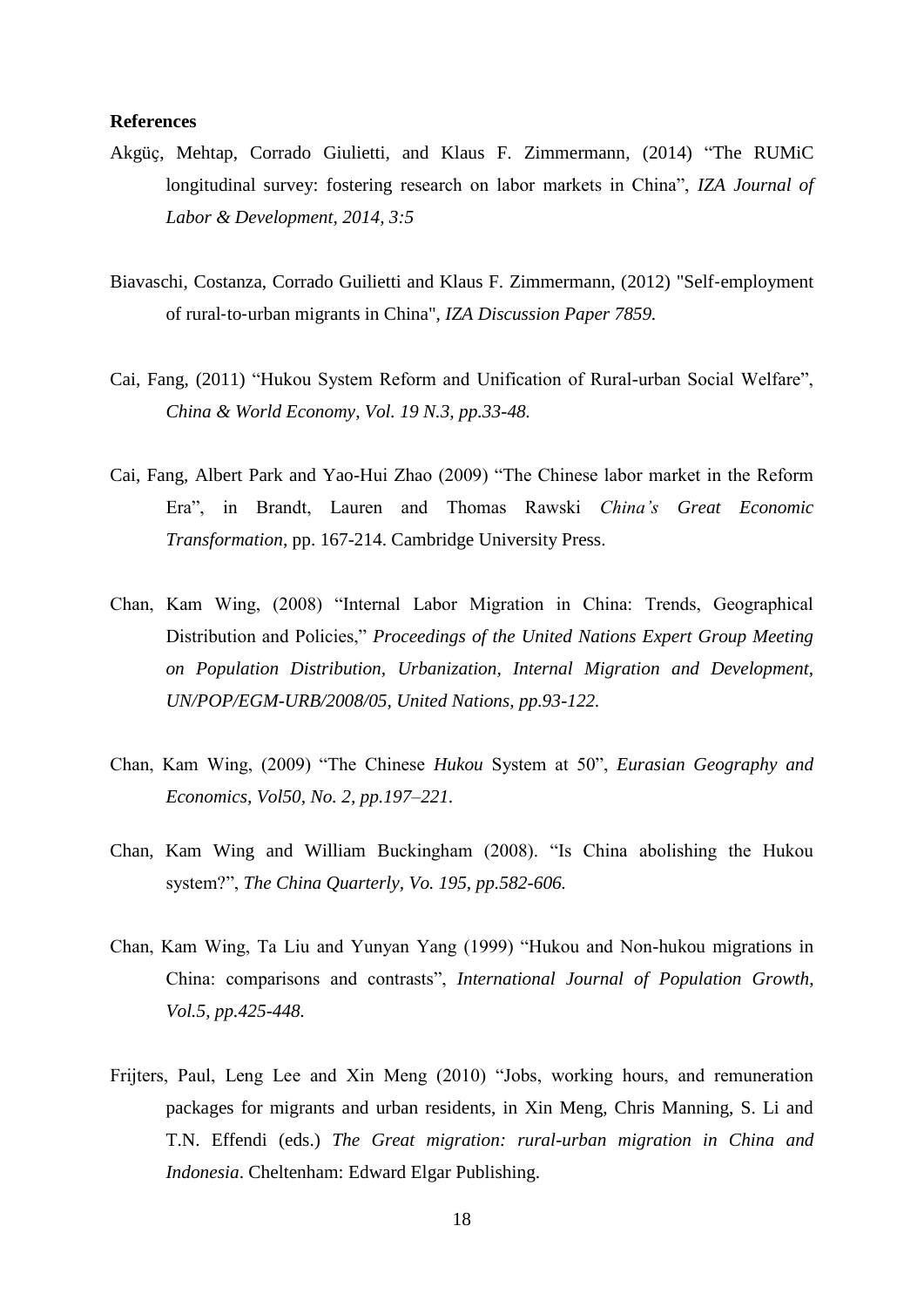- Giulietti, Corrado, Guangjie Ning and Klaus F. Zimmermann, (2012) "Self‐employment of rural‐to‐urban migrants in China", *International Journal of Manpower, Vol. 33 Iss: 1, pp.96 – 117.*
- Jocoby, Hanan G, Guo Li and Scott Rozelle, (2002) "Hazards of Expropriation: Tenure Insecurity and Investment in Rural China", *The American Economic Review, Vol 92, No.5 pp.1420-1447.*
- Kuhn, Peter, and Kailing Shen, (2014) "Do Employer Prefer Undocumented Workers? Evidence from China"s *Hukou* System", *IZA Working Paper 8289.*
- Li, Chunling (2010) "Tertiary education expansion and inequality in education opportunity" *Sociology Research, Vol 3, pp.1-34.* (in Chinese)
- Lin, George C.S and Samuel P.S Ho, (2003a) "China"s land resources and land-use change: insights from the 1996 land survey", *Land Use Policy, Vol 20, pp.87-107.*
- Lin, George C.S and Samuel P.S Ho, (2003b) "Emerging Land Markets in Rural and Urban China: Policies and Practices", *The China Quarterly, Vol 175, pp.681-707.*
- Meng, Xin, (2012) "Labor Market Outcomes and Reforms in China", *The Journal of Economic Perspectives, Vol 26, No.4 pp.75-101.*
- Mullan, Katrina, Pauline Grosjean and Andreas Kontoleon, (2011) "Land Tenure Arrangements and Rural-Urban Migration in China", *World Development, Vol 39, No.1 pp.123-133.*
- OECD (2011) Divided we stand: why inequality keeps rising. Paris: Organisation for Economic Co-operation and Development
- Robsertson, Peter and Jessica Xu (2008) "Education investment in China and its implications for China and East Asia", Researchgate.net, http://www.researchgate.net/publication/255579007\_Education\_Investment\_in\_China \_and\_its\_Implications\_for\_China\_and\_East\_Asia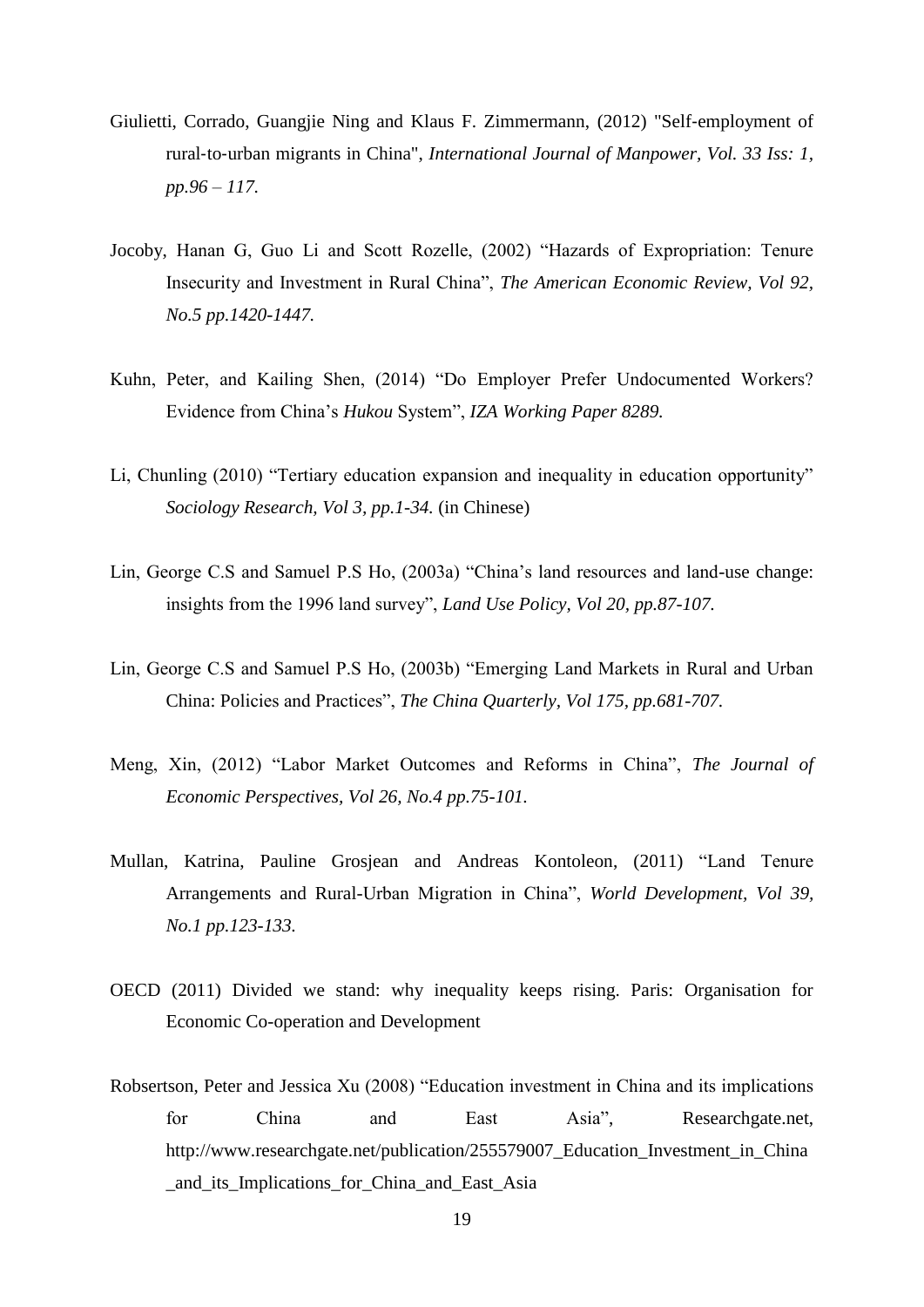- Sargeson, Sally and Yu Song, (2010) "Land Expropriation and the Gender Politics of Citizenship in the Urban Frontier", *The China Journal, Vol 64, pp.19-45.*
- Siciliano, Giuseppina, (2012) "Urbanization strategies, rural development and land use changes in China: A multiple-level integrated assessment", *Land Use Policy, Vol 29, pp.165-178.*
- Tao, Ran and Zhigang Xu (2007) "Urbanization, rural land system and social security for migrants in China", *Journal of Development Studies, Vol 43, No 7, pp.1301-1320.*
- Xian, Zhang (2011). Seeking just compensation for collective-owned land expropriation in China. Unpublished Hons. thesis, Peking University School of Transnational Law.
- Xu, Ying, Bo-sin Tang and Edwin H.W. Chan, (2011) "State-led land requisition and transformation of rural villages in transitinal China", *Habitat International, Vol 35, pp.57-65.*
- Wang, Fei-Ling (2005). China"s household registration (Hukou) system: discrimination and reform. Statement made before the Congressional Executive Commission on China. Unpublished mimeo.
- Wang, Xiaobing and Nick Weaver (2013). Surplus labour and urbanizaiton in China. Unpublished mimeo. University of Manchester.
- Wu, Xiaogang (2011) "The household registration system and rural-urban educational inequality in contemporary China" Report 11-735, Population Study Center, University of Michigan.
- Zhang, Xiaobo and Ravi Kanbur (2005) "Spatial inequality in education and health care in China", *China Economic Review, Vol. 33, No. 1, pp.189-204.*
- Zou, Xiuqing and Arie J. Oskam, (2007) "New Compensation Standard for Land Expropriation in China", *China & World Economy, Vol. 15, No.5 pp.107-120.*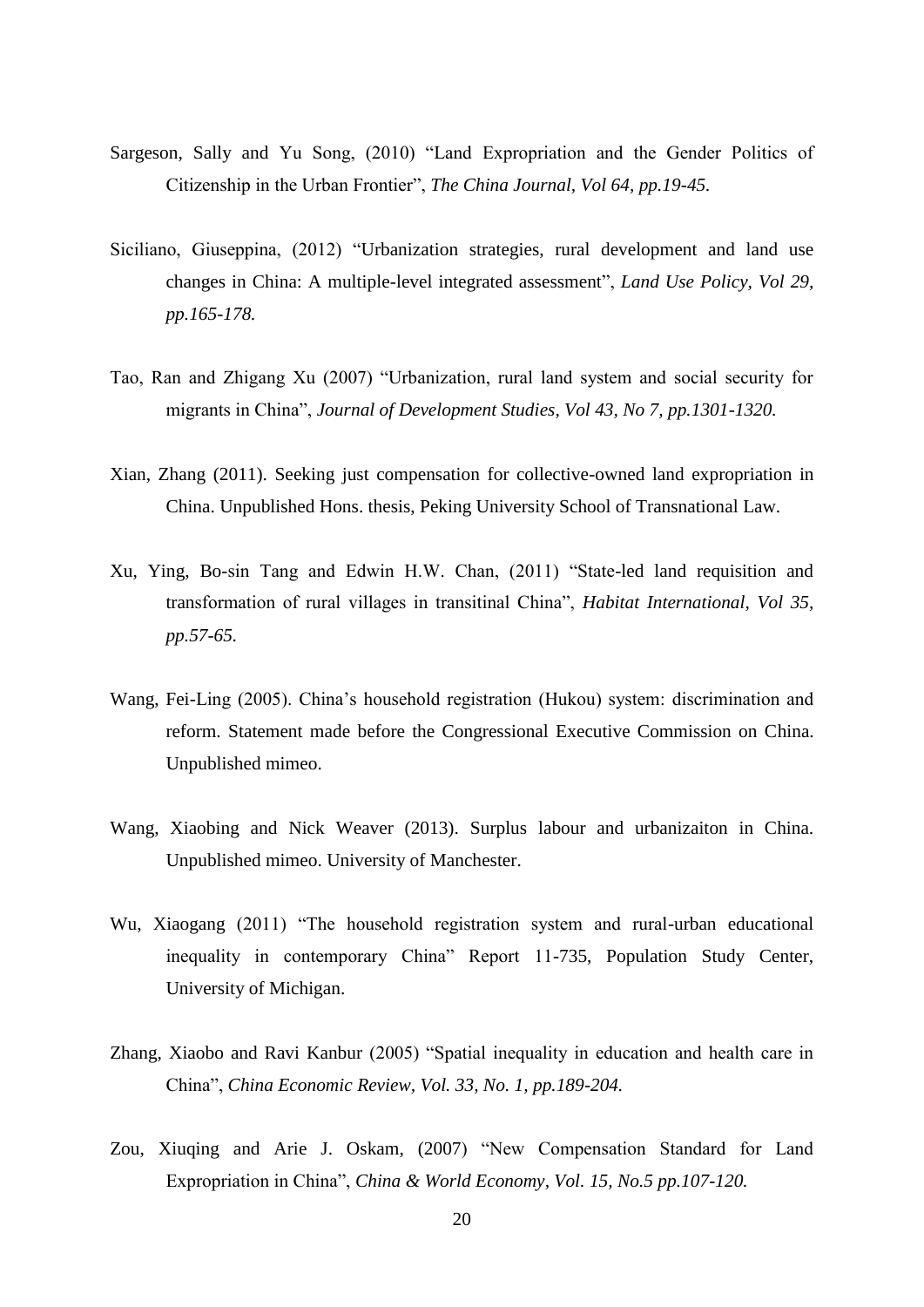|                      | <b>Migrant survey</b> |          |          | <b>Rural Survey</b> |          |          | <b>Urban survey</b> |          |          |
|----------------------|-----------------------|----------|----------|---------------------|----------|----------|---------------------|----------|----------|
|                      | Household head        | Spouse   | Children | Household head      | Spouse   | Children | Household head      | Spouse   | Children |
| Age                  | 31.27                 | 36.33    | 14.92    | 51.83               | 49.25    | 16.30    | 51.53               | 50.07    | 15.35    |
|                      | (10.53)               | (8.91)   | (3.13)   | (10.12)             | (10.57)  | (2.93)   | (12.81)             | (12.25)  | (3.180)  |
| Male                 | 0.685                 | 0.260    | 0.549    | 0.957               | 0.0624   | 0.507    | 0.640               | 0.319    | 0.518    |
|                      | (0.465)               | (0.439)  | (0.498)  | (0.202)             | (0.242)  | (0.500)  | (0.480)             | (0.466)  | (0.500)  |
| Disable              | 0.031                 | 0.029    | 0.029    | 0.055               | 0.056    | 0.020    | 0.037               | 0.029    | 0.011    |
|                      | (0.173)               | (0.167)  | (0.167)  | (0.228)             | (0.231)  | (0.141)  | (0.189)             | (0.167)  | (0.102)  |
| Education (years)    | 9.400                 | 8.431    | 8.965    | 7.474               | 6.547    | 8.977    | 11.18               | 10.92    | 7.959    |
|                      | (2.514)               | (2.531)  | (2.342)  | (2.348)             | (2.472)  | (1.923)  | (3.556)             | (3.450)  | (3.307)  |
| Hours worked (week)  | 62.02                 | 67.70    | 64.04    | 51.18               | 50.62    | 55.86    | 43.61               | 43.46    | 44.65    |
|                      | (17.62)               | (19.98)  | (20.46)  | (17.21)             | (16.91)  | (15.09)  | (13.72)             | (12.51)  | (10.98)  |
| Income (month, yuan) | 1769.3                | 1488.5   | 924.8    | 1573.0              | 1147.9   | 1072.9   | 2658.0              | 2387.1   | 999.2    |
|                      | (1780.3)              | (1458.0) | (1069.4) | (2028.9)            | (1114.7) | (434.8)  | (2753.1)            | (2697.4) | (468.3)  |
| Job type             |                       |          |          |                     |          |          |                     |          |          |
| Permanent            | 0.429                 | 0.312    | 0.294    |                     |          |          | 0.779               | 0.757    | 0.444    |
|                      | (0.495)               | (0.463)  | (0.457)  |                     |          |          | (0.415)             | (0.429)  | (0.511)  |
| Temporary            | 0.348                 | 0.273    | 0.574    |                     |          |          | 0.137               | 0.166    | 0.500    |
|                      | (0.476)               | (0.445)  | (0.496)  |                     |          |          | (0.344)             | (0.372)  | (0.514)  |
| Self-employed        | 0.223                 | 0.415    | 0.132    |                     |          |          | 0.084               | 0.078    | 0.056    |
|                      | (0.416)               | (0.493)  | (0.340)  |                     |          |          | (0.277)             | (0.268)  | (0.236)  |
| Obs.                 | 10465                 | 4077     | 1352     | 15990               | 15917    | 4264     | 9656                | 8501     | 2548     |

#### **Table 1 Summary Statistics of Selected Variables for All Household Members**

Notes: The summary statistics for male household heads and their female spouses are limited to individuals of age 18-60 while those of children are of age 10-20 at the time of survey. Source: RUMiC (2008-2009).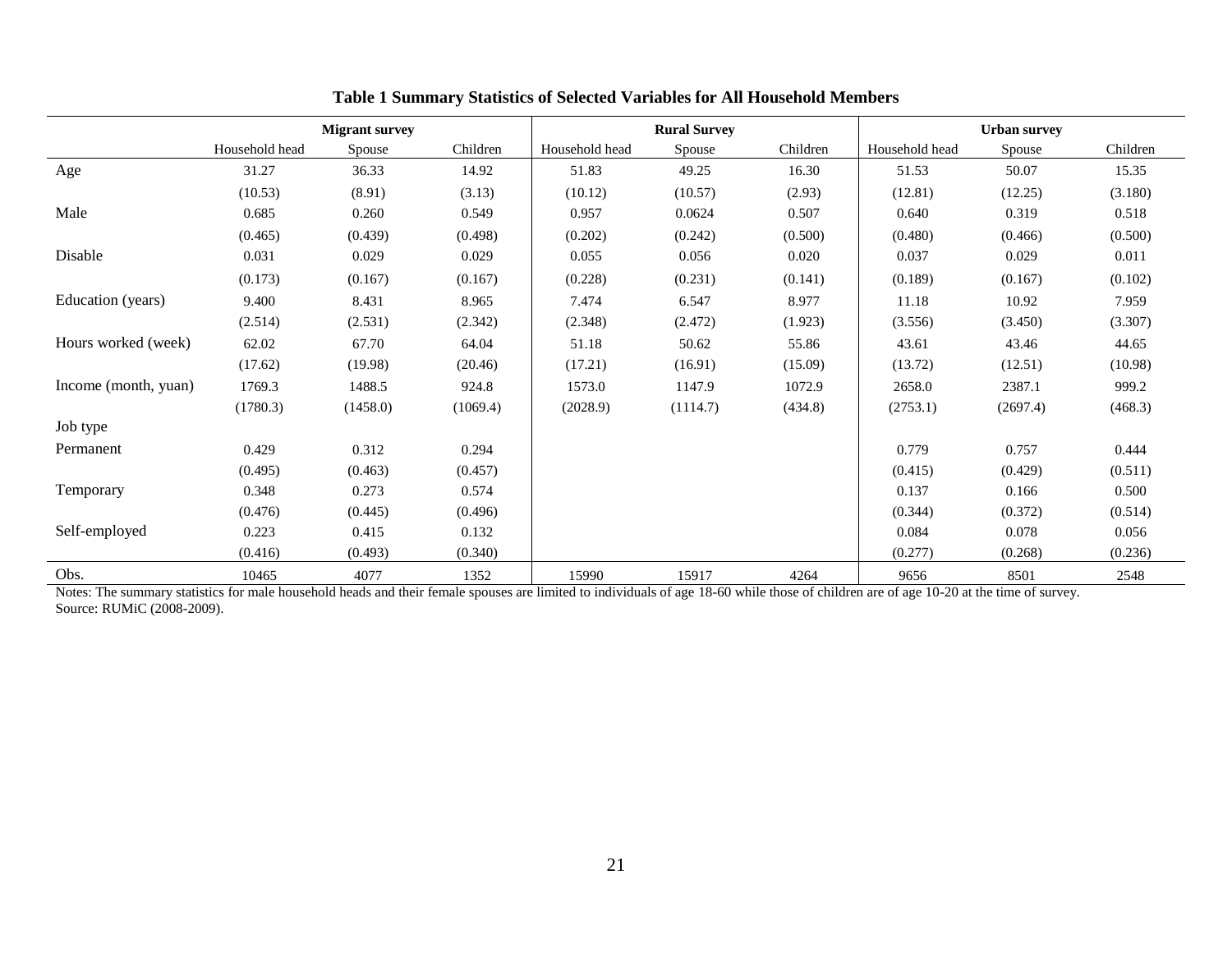|                      | <b>Treated Group</b> | Control groups |                |               |               |               |
|----------------------|----------------------|----------------|----------------|---------------|---------------|---------------|
|                      | (0)                  | (1)            | (2)            | (3)           | (4)           | (5)           |
|                      |                      |                | High education |               |               |               |
|                      | Expropriated         | Urban hukou    | hukou          | Migrants from | Migrants from |               |
|                      | $(urban + rural)$    | non-changers   | changers       | close-by      | far away      | Rural stayers |
| Age                  | 46.51                | 47.35          | 39.47          | 33.69         | 31.80         | 48.17         |
|                      | (7.977)              | (8.886)        | (7.839)        | (10.62)       | (9.955)       | (7.460)       |
| Married              | 0.979                | 0.964          | 0.952          | 0.656         | 0.601         | 0.978         |
|                      | (0.143)              | (0.187)        | (0.214)        | (0.475)       | (0.490)       | (0.145)       |
| Children             | 1.418                | 1.032          | 1.043          | 1.074         | 1.064         | 1.906         |
|                      | (0.606)              | (0.355)        | (0.541)        | (0.802)       | (0.876)       | (0.746)       |
| Disable              | 0.0647               | 0.0312         | 0.0309         | 0.0320        | 0.0293        | 0.0482        |
|                      | (0.246)              | (0.174)        | (0.173)        | (0.176)       | (0.169)       | (0.214)       |
| Education (years)    | 9.229                | 11.72          | 14.48          | 9.224         | 9.380         | 7.650         |
|                      | (2.580)              | (3.250)        | (2.763)        | (2.625)       | (2.453)       | (2.203)       |
| Experience           | 30.90                | 29.62          | 18.45          | 18.30         | 16.01         | 34.16         |
|                      | (9.289)              | (10.56)        | (8.530)        | (11.61)       | (10.93)       | (8.320)       |
| Hours worked (week)  | 49.81                | 44.44          | 41.91          | 64.43         | 62.05         | 51.95         |
|                      | (14.06)              | (15.23)        | (10.07)        | (16.56)       | (18.01)       | (17.17)       |
| Income (month, yuan) | 1924.0               | 2833.5         | 3696.3         | 1758.7        | 1945.3        | 1632.8        |
|                      | (1609.8)             | (3164.0)       | (2263.3)       | (2497.1)      | (1873.6)      | (2165.2)      |
| Job type             |                      |                |                |               |               |               |
| Permanent            | 0.632                | 0.802          | 0.950          | 0.337         | 0.459         |               |
|                      | (0.484)              | (0.399)        | (0.218)        | (0.473)       | (0.498)       |               |
| Temporary            | 0.245                | 0.113          | 0.00826        | 0.396         | 0.307         |               |
|                      | (0.432)              | (0.317)        | (0.0907)       | (0.489)       | (0.461)       |               |
| Self-employed        | 0.123                | 0.0845         | 0.0413         | 0.267         | 0.234         |               |
|                      | (0.329)              | (0.278)        | (0.199)        | (0.443)       | (0.423)       |               |
| Obs.                 | 479                  | 3783           | 291            | 1282          | 5667          | 11602         |

**Table 2 Summary Statistics across Different Groups (Male household heads)**

Notes: The summary statistics for male household heads are limited to individuals of age 18-60 at the time of survey. The treated group consists of respondents who changed their hukou status to urban following expropriation.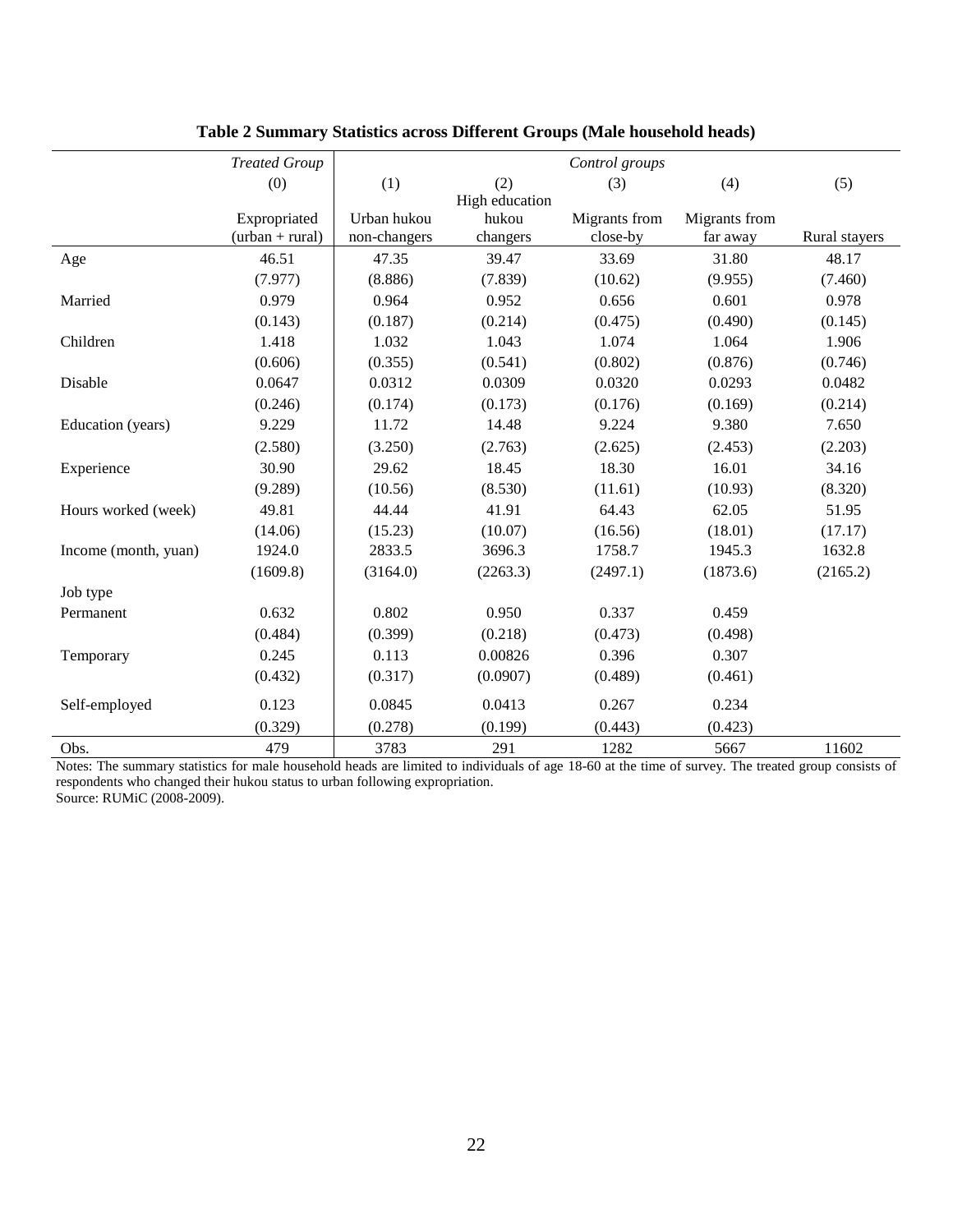|                      | Urban hukou            | High education         | Migrants from          | Migrants from          |               |
|----------------------|------------------------|------------------------|------------------------|------------------------|---------------|
|                      | non-changers           | hukou changers         | close-by               | far away               | Rural stayers |
| Age                  | $0.844***$             | $-7.031***$            | $-12.82***$            | $-14.71***$            | $1.666$ ***   |
|                      | (2.15)                 | $(-11.99)$             | $(-27.27)$             | $(-37.94)$             | (4.49)        |
| Married              | $-0.0154$ **           | $-0.0272$ <sup>*</sup> | $-0.323***$            | $-0.378***$            | $-0.000759$   |
|                      | $(-2.13)$              | $(-1.92)$              | $(-21.84)$             | $(-41.03)$             | $(-0.11)$     |
| Children             | $-0.386$ ***           | $-0.375***$            | $-0.344***$            | $-0.354***$            | $0.488***$    |
|                      | $(-13.49)$             | $(-8.75)$              | $(-9.25)$              | $(-11.48)$             | (16.91)       |
| Disable              | $-0.0335***$           | $-0.0338**$            | $-0.0327***$           | $-0.0354***$           | $-0.0165$     |
|                      | $(-2.88)$              | $(-2.23)$              | $(-2.67)$              | $(-3.09)$              | $(-1.44)$     |
| Education (years)    | $2.486***$             | $5.246***$             | $-0.00553$             | 0.150                  | $-1.580***$   |
|                      | (16.61)                | (23.90)                | $(-0.03)$              | (1.04)                 | $(-11.06)$    |
| Experience           | $-1.280$ **            | $-12.45***$            | $-12.60$ ***           | $-14.89***$            | $3.265***$    |
|                      | $(-2.40)$              | $(-17.16)$             | $(-20.23)$             | $(-28.16)$             | (6.34)        |
| Hours worked (week)  | $-5.370***$            | $-7.896***$            | $14.62***$             | $12.24***$             | $2.141***$    |
|                      | $(-7.21)$              | $(-8.60)$              | (14.81)                | (15.81)                | (2.92)        |
| Income (month, yuan) | 909.5***               | $1772.3***$            | $-165.3$               | 21.28                  | $-291.2$ ***  |
|                      | (9.36)                 | (11.28)                | $(-1.55)$              | (0.26)                 | $(-3.43)$     |
| Job type             |                        |                        |                        |                        |               |
| Permanent            | $0.170^{\ast\ast\ast}$ | $0.319***$             | $-0.295***$            | $-0.173***$            |               |
|                      | (4.42)                 | (7.89)                 | $(-7.35)$              | $(-4.49)$              |               |
| Temporary            | $-0.132***$            | $-0.237***$            | $0.151^{\ast\ast\ast}$ | $0.0617$ *             |               |
|                      | $(-3.85)$              | $(-6.91)$              | (4.12)                 | (1.79)                 |               |
| Self-employed        | $-0.0382$              | $-0.0814***$           | $0.145***$             | $0.111^{\ast\ast\ast}$ |               |
|                      | $(-1.45)$              | $(-2.83)$              | (5.05)                 | (4.22)                 |               |
| Obs.                 | 4262                   | 770                    | 1761                   | 6146                   | 12081         |

**Table 3 T-test of Mean Differences (male household heads)**

Notes: The columns in this table are the results of the t-tests of differences between column (0) and columns (1)-(5) respectively from the previous table; therefore, the sample sizes correspond to the sum of sample sizes of column (0) and columns (1)-(5) respectively. Base group is land expropriated individuals in rural or urban surveys in each column (only household heads). T-statistics are in parentheses.  $p < 0.10$ , \*\*  $p < 0.05$ , \*\*\*  $p < 0.01$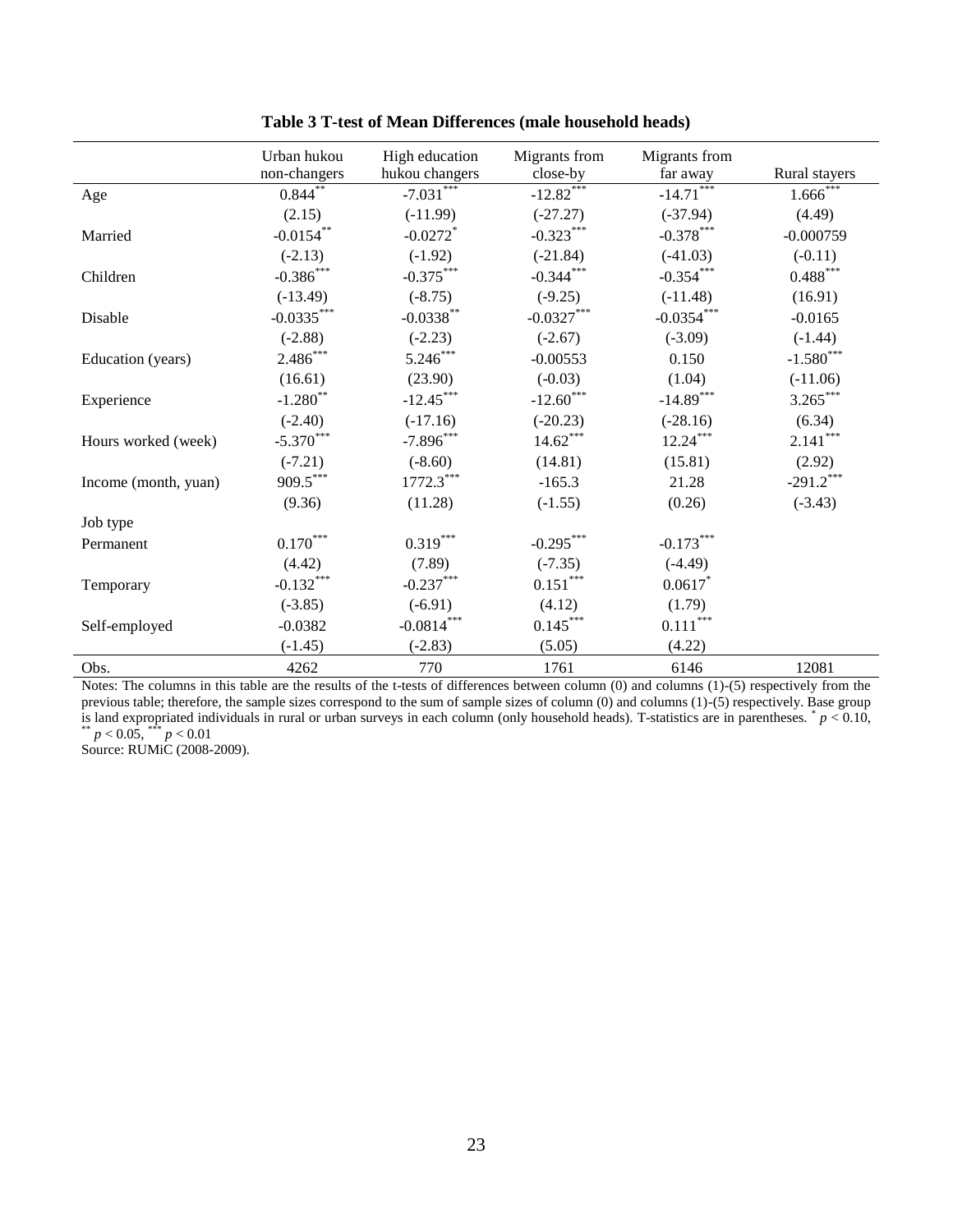|                      | <b>Treated Group</b> |              |                | <b>Control Groups</b> |               |               |
|----------------------|----------------------|--------------|----------------|-----------------------|---------------|---------------|
|                      | (0)                  | (1)          | (2)            | (3)                   | (4)           | (5)           |
|                      | Expropriated         | Urban hukou  | High education | Migrants from         | Migrants from |               |
|                      | $(urban + rural)$    | non-changers | hukou changers | close-by              | far away      | Rural stayers |
| Age                  | 47.57                | 50.01        | 39.29          | 37.85                 | 35.15         | 49.60         |
|                      | (10.31)              | (12.19)      | (12.56)        | (9.854)               | (8.548)       | (10.07)       |
| Married              | 0.995                | 0.998        | 0.990          | 0.995                 | 0.997         | 0.987         |
|                      | (0.071)              | (0.039)      | (0.101)        | (0.067)               | (0.051)       | (0.112)       |
| Children             | 1.539                | 1.261        | 1.161          | 1.370                 | 1.368         | 2.055         |
|                      | (0.704)              | (0.641)      | (0.629)        | (0.692)               | (0.716)       | (0.805)       |
| Disable              | 0.0559               | 0.0226       | 0.0255         | 0.0211                | 0.0226        | 0.0552        |
|                      | (0.230)              | (0.149)      | (0.158)        | (0.144)               | (0.149)       | (0.228)       |
| Education (years)    | 8.183                | 10.77        | 13.64          | 8.305                 | 8.210         | 6.386         |
|                      | (2.975)              | (3.250)      | (3.299)        | (2.728)               | (2.531)       | (2.398)       |
| Experience           | 32.27                | 32.98        | 19.63          | 23.02                 | 20.21         | 35.46         |
|                      | (12.06)              | (13.62)      | (13.74)        | (10.47)               | (9.278)       | (10.36)       |
| Hours worked (week)  | 48.98                | 43.09        | 42.39          | 70.16                 | 67.62         | 50.40         |
|                      | (14.58)              | (11.40)      | (10.30)        | (18.67)               | (20.49)       | (17.36)       |
| Income (month, yuan) | 1572.0               | 2028.4       | 2641.9         | 1127.1                | 1349.6        | 1040.3        |
|                      | (3387.1)             | (2588.6)     | (1609.2)       | (1021.3)              | (1074.2)      | (942.5)       |
| Job type             |                      |              |                |                       |               |               |
| Permanent            | 0.511                | 0.742        | 0.887          | 0.288                 | 0.318         |               |
|                      | (0.502)              | (0.438)      | (0.317)        | (0.453)               | (0.466)       |               |
| Temporary            | 0.336                | 0.182        | 0.0775         | 0.302                 | 0.282         |               |
|                      | (0.474)              | (0.386)      | (0.268)        | (0.460)               | (0.450)       |               |
| Self-employed        | 0.153                | 0.076        | 0.035          | 0.410                 | 0.400         |               |
|                      | (0.362)              | (0.265)      | (0.185)        | (0.492)               | (0.490)       |               |
| Obs.                 | 590                  | 4602         | 196            | 665                   | 2298          | 14254         |

### **Table 4 Summary Statistics across Different Groups (female spouses)**

Notes: The summary statistics for female spouses are limited to individuals of age 18-60 at the time of survey. The treated group consist of respondents who changed their hukou status to urban following expropriation.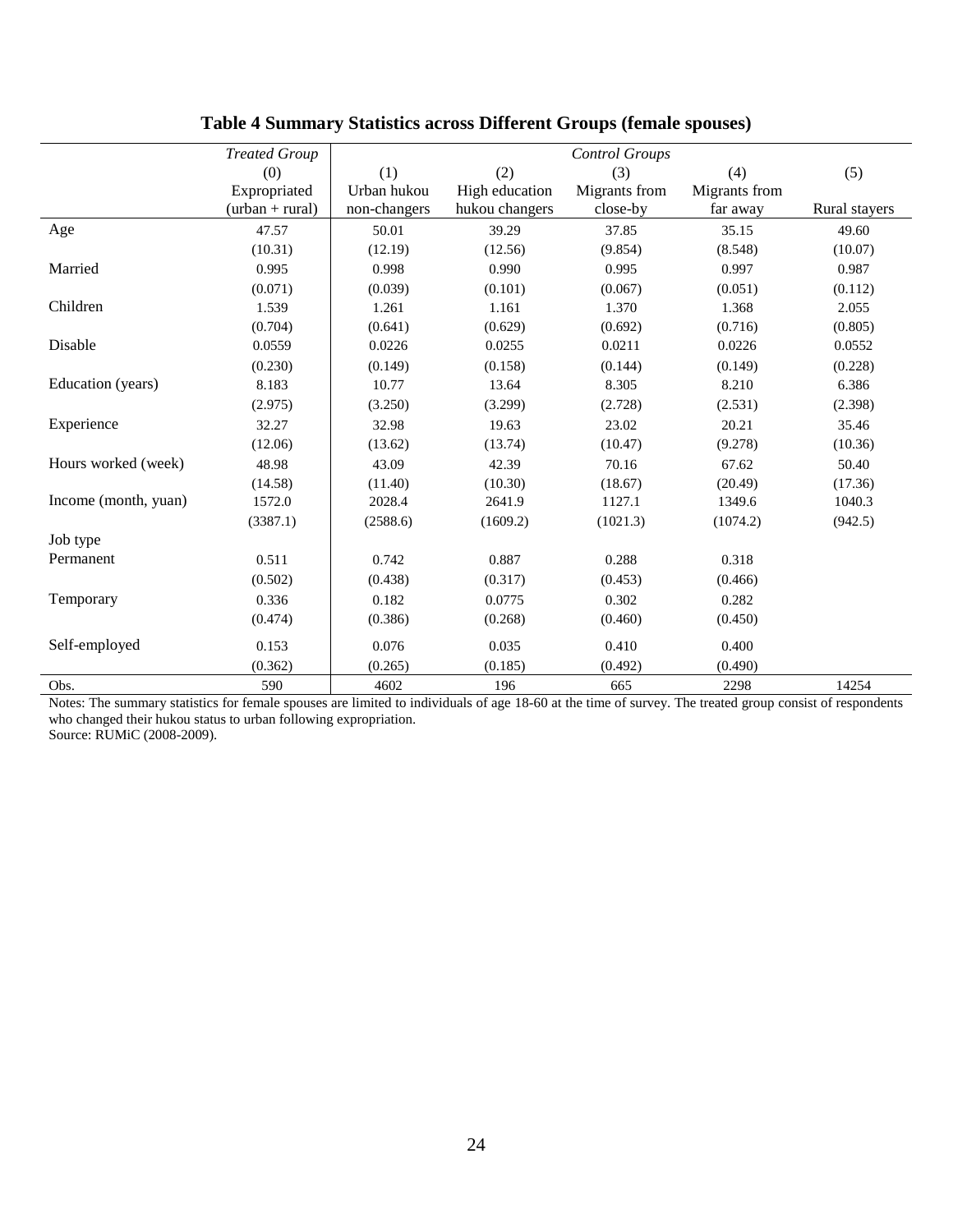|                       | Urban hukou non-<br>changers | High education<br>hukou changers | Migrants from<br>close-by | Migrants from far<br>away | Rural stayers          |
|-----------------------|------------------------------|----------------------------------|---------------------------|---------------------------|------------------------|
| Age                   | $2.442***$                   | $-8.282***$                      | $-9.714***$               | $-12.42***$               | $2.028^{\ast\ast\ast}$ |
|                       | (5.30)                       | $(-8.35)$                        | $(-17.00)$                | $(-26.98)$                | (4.69)                 |
| Married               | 0.00356                      | $-0.00512$                       | 0.000573                  | 0.00247                   | $-0.00755***$          |
|                       | (1.19)                       | $(-0.66)$                        | (0.15)                    | (0.79)                    | $(-2.46)$              |
| Children              | $-0.278***$                  | $-0.379***$                      | $-0.169***$               | $-0.172***$               | $0.515^{\ast\ast\ast}$ |
|                       | $(-9.08)$                    | $(-7.03)$                        | $(-4.27)$                 | $(-5.25)$                 | (17.23)                |
| Disable               | $-0.0333***$                 | $-0.0304$ **                     | $-0.0349***$              | $-0.0333***$              | $-0.000755$            |
|                       | $(-3.43)$                    | $(-2.06)$                        | $(-3.17)$                 | $(-3.34)$                 | $(-0.08)$              |
| Education (years)     | $2.583***$                   | $5.457***$                       | 0.123                     | 0.0274                    | $-1.797***$            |
|                       | (16.81)                      | (19.21)                          | (0.64)                    | (0.17)                    | $(-12.06)$             |
| Experience            | 0.703                        | $-12.64***$                      | $-9.258***$               | $-12.06***$               | $3.189***$             |
|                       | (1.12)                       | $(-10.75)$                       | $(-12.26)$                | $(-19.10)$                | (5.26)                 |
| Hours worked (week)   | $-5.890***$                  | $-6.588***$                      | $21.18^{\ast\ast\ast}$    | $18.64***$                | $1.425$ <sup>*</sup>   |
| Income (month, yuan)  | $(-7.14)$<br>$456.4***$      | $(-5.74)$<br>$1069.9***$         | (13.70)<br>$-444.9$ **    | (17.96)<br>$-222.4$       | (1.67)<br>$-531.7***$  |
|                       | (2.39)                       | (4.76)                           | $(-2.36)$                 | $(-1.20)$                 | $(-2.89)$              |
| Job type<br>Permanent | $0.231^{\ast\ast\ast}$       | $0.376^{\ast\ast\ast}$           | $-0.223***$               | $-0.193***$               |                        |
|                       | (5.26)                       | (7.46)                           | $(-4.63)$                 | $(-4.35)$                 |                        |
| Temporary             | $-0.153***$                  | $-0.258***$                      | $-0.0337$                 | $-0.0537$                 |                        |
|                       | $(-3.71)$                    | $(-5.57)$                        | $(-0.73)$                 | $(-1.28)$                 |                        |
| Self-employed         | $-0.0775***$                 | $-0.118***$                      | $0.257***$                | $0.247***$                |                        |
|                       | $(-2.47)$                    | $(-3.42)$                        | (6.58)                    | (7.46)                    |                        |
| Obs.                  | 5192                         | 786                              | 1255                      | 2888                      | 14844                  |

**Table 5 T-test of Mean Differences (female spouses)**

Notes: The columns in this table are the results of the t-tests of differences between column (0) and columns (1)-(5) respectively from the previous table; therefore, the sample sizes correspond to the sum of sample sizes of column (0) and columns (1)-(5) respectively. Base group is land expropriated individuals in rural or urban surveys in each column (only female spouses). T-statistics are in parentheses. \* *p* < 0.10, \*\* *p*  $< 0.05,$  \*\*\*  $p < 0.01$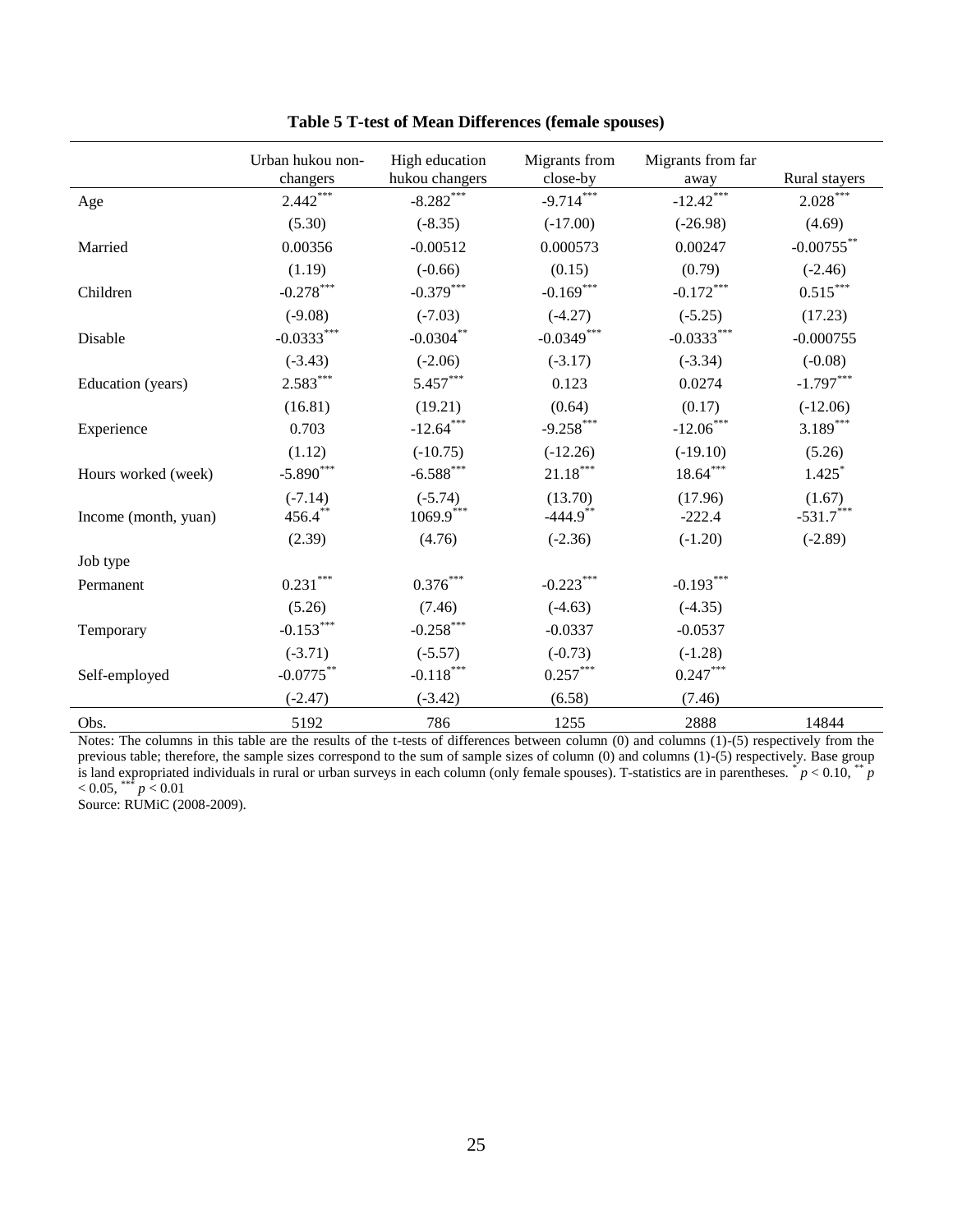|                            | Treated group     |              |                | Control groups |               |               |
|----------------------------|-------------------|--------------|----------------|----------------|---------------|---------------|
|                            | (0)               | (1)          | (2)            | (3)            | (4)           | (5)           |
|                            | Expropriated      | Urban hukou  | High education | Migrants from  | Migrants from |               |
|                            | $(urban + rural)$ | non-changers | hukou changers | close-by       | far away      | Rural stayers |
| Age                        | 15.59             | 15.40        | 16.94          | 14.88          | 15.0          | 16.21         |
|                            | (3.186)           | (3.171)      | (3.523)        | (3.181)        | (3.135)       | (2.942)       |
| Male                       | 0.480             | 0.534        | 0.722          | 0.517          | 0.573         | 0.506         |
|                            | (0.501)           | (0.499)      | (0.461)        | (0.501)        | (0.495)       | (0.500)       |
| Sibling                    | 1.540             | 1.101        | 1.118          | 1.781          | 1.853         | 1.767         |
|                            | (0.641)           | (0.313)      | (0.332)        | (0.731)        | (0.675)       | (0.679)       |
| Disable                    | 0.007             | 0.008        | $\theta$       | 0.006          | 0.021         | 0.021         |
|                            | (0.082)           | (0.091)      | (0)            | (0.075)        | (0.145)       | (0.142)       |
| Education (years)          | 8.900             | 12.36        | 12             | 10.08          | 9.387         | 8.842         |
|                            | (3.107)           | (3.249)      | (0)            | (2.371)        | (1.651)       | (1.886)       |
| Father's education (years) | 8.627             | 11.73        | 9.333          | 8.244          | 7.519         | 7.711         |
|                            | (3.127)           | (3.548)      | (3.087)        | (2.884)        | (2.745)       | (2.431)       |
| Mother's education (years) | 8.113             | 10.41        | 8.333          | 6.550          | 6.513         | 6.602         |
|                            | (3.114)           | (4.589)      | (4.446)        | (3.630)        | (3.499)       | (2.863)       |
| Father's log wage          | 2.092             | 2.469        | 2.114          | 1.776          | 1.811         | 1.911         |
|                            | (0.542)           | (0.816)      | (0.627)        | (0.722)        | (0.734)       | (0.690)       |
| Mother's log wage          | 1.996             | 2.351        | 2.002          | 1.596          | 1.631         | 1.616         |
|                            | (0.723)           | (0.775)      | (0.777)        | (0.728)        | (0.609)       | (0.684)       |
| Obs.                       | 150               | 1081         | 18             | 180            | 468           | 2126          |

### **Table 6 Summary Statistics across Different Groups (children)**

Notes: The summary statistics for children are limited to individuals of age 10-20 at the time of survey. The treated group consist of respondents who changed their hukou status to urban following expropriation.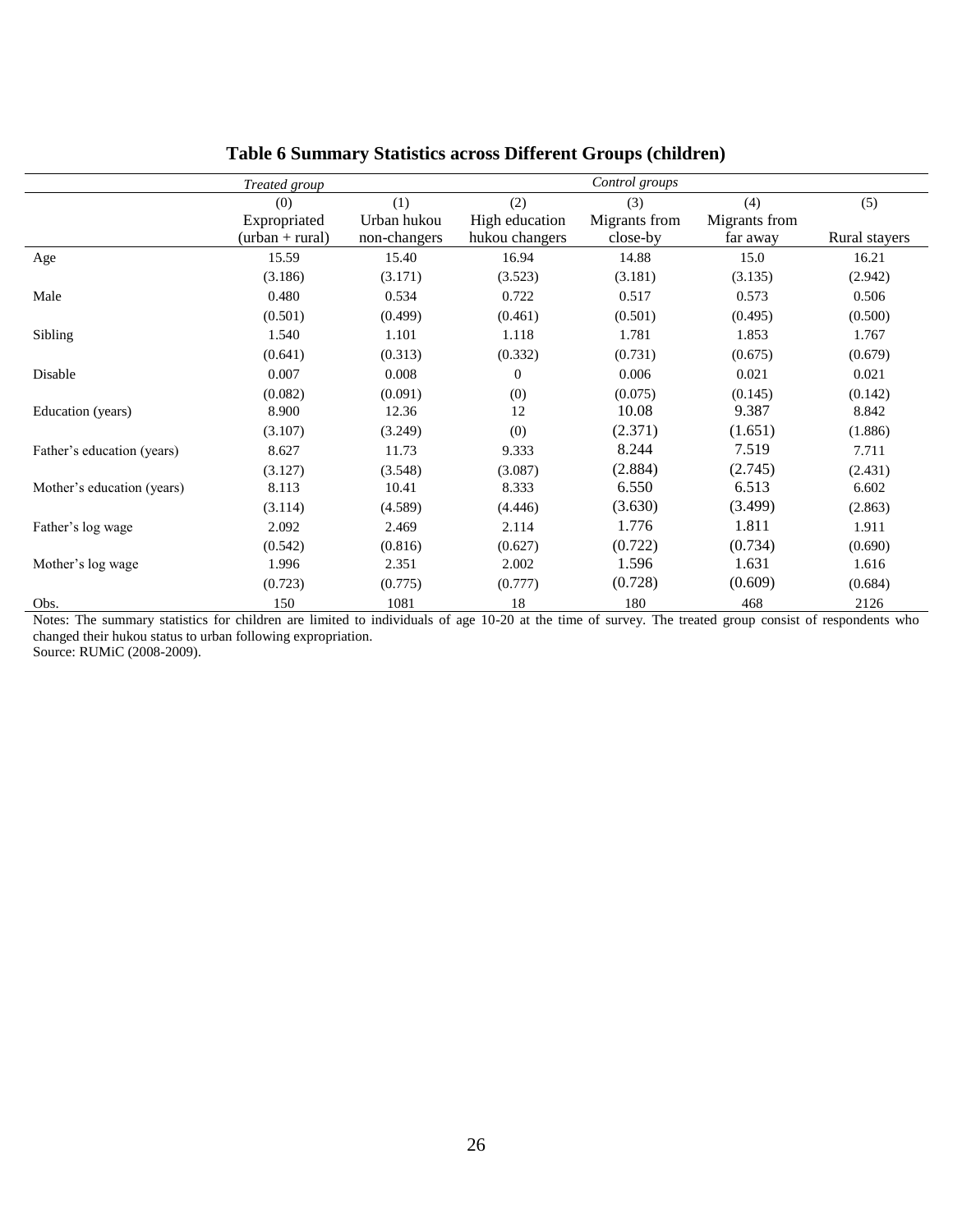|                            | (1)          | (2)            | (3)           | (4)           | (5)                   |
|----------------------------|--------------|----------------|---------------|---------------|-----------------------|
|                            | Urban hukou  | High education | Migrants from | Migrants from |                       |
|                            | non-changers | hukou changers | close-by      | far away      | Rural stayers         |
| Age                        | $-0.186$     | 1.358          | $-0.709**$    | $-0.591**$    | 0.625                 |
|                            | $(-0.67)$    | (1.56)         | $(-2.01)$     | $(-1.98)$     | (2.33)                |
| Male                       | 0.0538       | $0.242**$      | 0.0367        | $0.0926***$   | 0.0261                |
|                            | (1.23)       | (2.09)         | (0.66)        | (1.98)        | (0.62)                |
| Sibling                    | $-0.439***$  | $-0.422$ ***   | $0.241***$    | $0.313***$    | $0.227***$            |
|                            | $(-8.25)$    | $(-4.40)$      | (3.18)        | (5.13)        | (4.17)                |
| Disable                    | 0.00167      | $-0.00667$     | $-0.00111$    | 0.0147        | $0.0140$ <sup>*</sup> |
|                            | (0.23)       | $(-1.00)$      | $(-0.13)$     | (1.56)        | (1.91)                |
| Education (years)          | $3.457***$   | $3.100**$      | 1.183         | 0.487         | $-0.0578$             |
|                            | (2.64)       | (3.15)         | (1.12)        | (0.49)        | $(-0.06)$             |
| Father's education (years) | $3.107***$   | 0.707          | $-0.382$      | $-1.107***$   | $-0.916***$           |
|                            | (11.21)      | (0.92)         | $(-1.15)$     | $(-3.88)$     | $(-3.51)$             |
| Mother's education (years) | $2.297***$   | 0.220          | $-1.563***$   | $-1.601***$   | $-1.511***$           |
|                            | (7.92)       | (0.20)         | $(-4.21)$     | $(-5.31)$     | $(-5.77)$             |
| Father's log wage          | $0.377***$   | 0.0222         | $-0.316***$   | $-0.281***$   | $-0.181***$           |
|                            | (6.85)       | (0.13)         | $(-4.25)$     | $(-4.74)$     | $(-3.47)$             |
| Mother's log wage          | $0.355***$   | 0.00644        | $-0.400$ ***  | $-0.365***$   | $-0.380$ ***          |
|                            | (4.93)       | (0.03)         | $(-3.85)$     | $(-4.85)$     | $(-5.26)$             |
| Obs.                       | 1231         | 168            | 330           | 618           | 2276                  |

**Table 7 T-test of Mean Differences (children)**

Notes: The columns in this table are the results of the t-tests of differences between column (0) and columns (1)-(5) respectively from the previous table; therefore, the sample sizes correspond to the sum of sample sizes of column (0) and columns (1)-(5) respectively. Base group is land expropriated families in rural or urban surveys in each column (only children). T-statistics are in parentheses.  $p < 0.10$ ,  $\binom{4}{r} p < 0.05$ ,  $\binom{4+1}{r} p$  $< 0.01$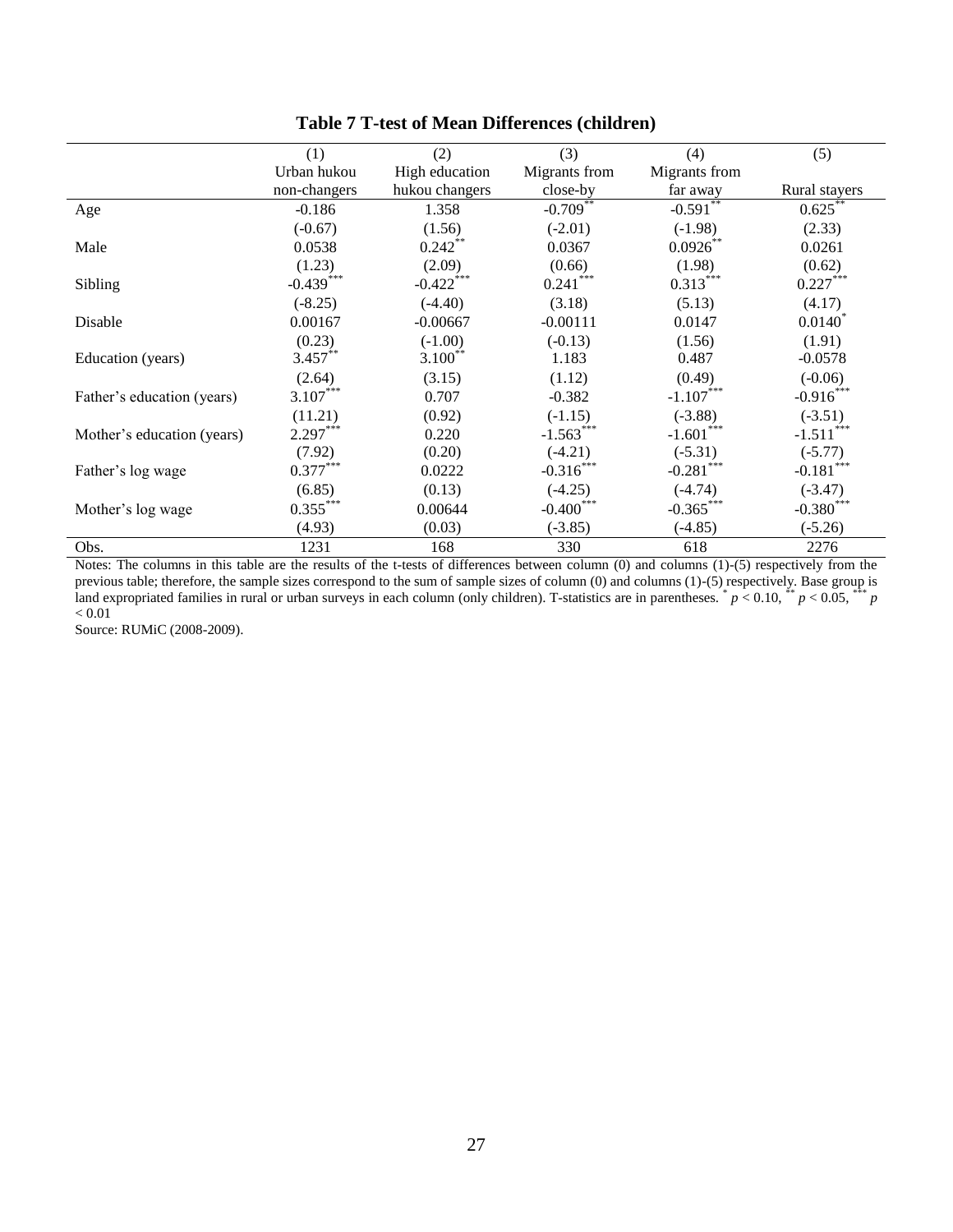|                          | Comparison groups |                |                    |               |               |  |
|--------------------------|-------------------|----------------|--------------------|---------------|---------------|--|
|                          | Urban hukou       | High education | Migrants from      | Migrants from |               |  |
|                          | non-changers      | hukou changers | close-by           | far away      | Rural stayers |  |
|                          |                   |                |                    |               |               |  |
| Expropriated             | $-0.144**$        | $-0.65***$     | $0.165**$          | $0.349***$    | $0.157**$     |  |
|                          | (0.063)           | (0.113)        | (0.081)            | (0.060)       | (0.066)       |  |
| Education (years)        | $0.070***$        | $0.061***$     | $0.052***$         | $0.044***$    | 0.002         |  |
|                          | (0.006)           | (0.018)        | (0.009)            | (0.005)       | (0.007)       |  |
| Experience               | 0.011             | $0.054***$     | $0.030***$         | $0.015***$    | $0.026**$     |  |
|                          | (0.007)           | (0.020)        | (0.008)            | (0.004)       | (0.012)       |  |
| Experience squared       | $-0.000**$        | $-0.001**$     | $-0.001***$        | $-0.000***$   | $-0.001***$   |  |
|                          | (0.000)           | (0.000)        | (0.000)            | (0.000)       | (0.000)       |  |
| Permanent job            |                   |                | Reference category |               |               |  |
| Short-term/temporary job | $-0.577***$       | $-0.052$       | $-0.069*$          | $-0.097***$   |               |  |
|                          | (0.039)           | (0.142)        | (0.041)            | (0.019)       |               |  |
| Self-employed            | $-0.137***$       | $-0.039$       | 0.020              | $0.066**$     |               |  |
|                          | (0.062)           | (0.184)        | (0.056)            | (0.031)       |               |  |
| Disable                  | $-0.199***$       | $-0.241$       | $-0.180*$          | $-0.038$      | $-0.205**$    |  |
|                          | (0.075)           | (0.219)        | (0.099)            | (0.066)       | (0.094)       |  |
| Children                 | 0.002             | $-0.048$       | $-0.045$           | $-0.023$      | $-0.057***$   |  |
|                          | (0.042)           | (0.082)        | (0.039)            | (0.019)       | (0.022)       |  |
| Married                  | $0.379**$         | 0.134          | 0.063              | $0.170***$    | 0.114         |  |
|                          | (0.155)           | (0.294)        | (0.057)            | (0.031)       | (0.177)       |  |
| Constant                 | 1.097***          | $0.99*$        | $0.726***$         | $1.115***$    | 1.474***      |  |
|                          | (0.204)           | (0.536)        | (0.154)            | (0.070)       | (0.287)       |  |
| Province effects         | Yes               | Yes            | Yes                | Yes           | Yes           |  |
| Adjusted R2              | 0.314             | 0.416          | 0.296              | 0.157         | 0.069         |  |
| Obs                      | 3266              | 390            | 1,008              | 3,953         | 2882          |  |

#### **Table 8 Log Wage Regressions (male household heads)**

Notes: Models are estimated by OLS. Standard errors are clustered at individual level and in parenthesis. Conventional significance notation is used:  $* p<.10$ ,  $* p<.05$ ,  $* * p<.01$ .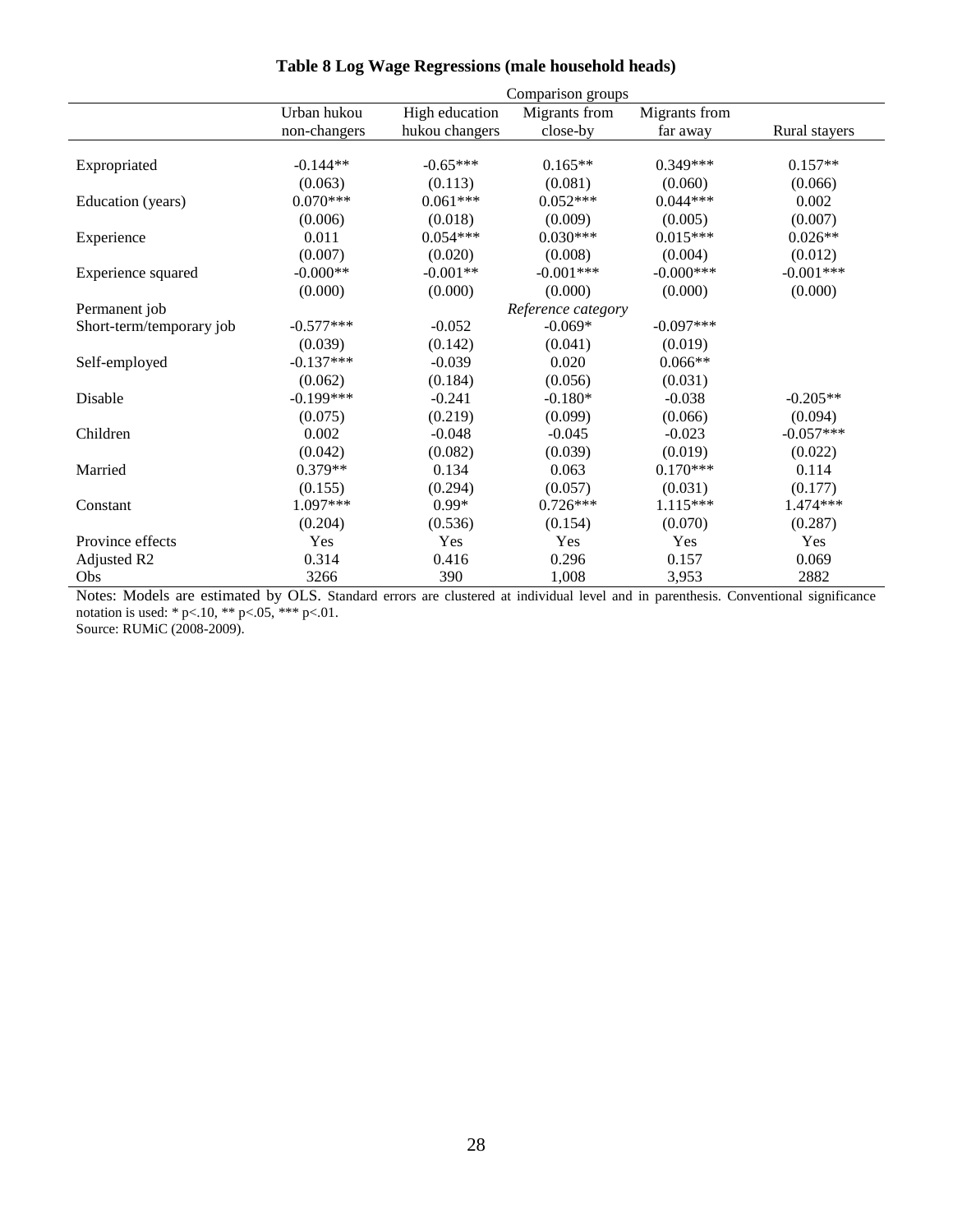|                          | Comparison groups |                |                    |               |               |  |
|--------------------------|-------------------|----------------|--------------------|---------------|---------------|--|
|                          | Urban hukou       | High education | Migrants from      | Migrants from |               |  |
|                          | non-changers      | hukou changers | close-by           | far away      | Rural stayers |  |
|                          |                   |                |                    |               |               |  |
| Expropriated             | $-0.130*$         | $-0.510***$    | $-0.004$           | 0.037         | $0.232***$    |  |
|                          | (0.068)           | (0.116)        | (0.087)            | (0.113)       | (0.067)       |  |
| Education (years)        | $0.071***$        | $0.051***$     | $0.035**$          | $0.039**$     | $0.029***$    |  |
|                          | (0.007)           | (0.018)        | (0.014)            | (0.019)       | (0.011)       |  |
| Experience               | $-0.000$          | 0.014          | 0.012              | $-0.005$      | 0.014         |  |
|                          | (0.009)           | (0.019)        | (0.018)            | (0.020)       | (0.013)       |  |
| Experience squared       | $-0.000$          | $-0.000$       | $-0.000$           | $-0.000$      | $-0.000**$    |  |
|                          | (0.000)           | (0.000)        | (0.000)            | (0.000)       | (0.000)       |  |
| Permanent job            |                   |                | Reference category |               |               |  |
| Short-term/temporary job | $-0.460***$       | $-0.179$       | $-0.177**$         | $-0.182*$     |               |  |
|                          | (0.035)           | (0.143)        | (0.083)            | (0.094)       |               |  |
| Self-employed            | $-0.306***$       | 0.140          | 0.096              | 0.150         |               |  |
|                          | (0.084)           | (0.258)        | (0.154)            | (0.164)       |               |  |
| Disable                  | 0.061             | 0.167          | $0.523**$          | $0.864***$    | 0.066         |  |
|                          | (0.143)           | (0.367)        | (0.219)            | (0.192)       | (0.143)       |  |
| Children                 | 0.009             | 0.001          | $-0.044$           | $-0.008$      | $-0.040$      |  |
|                          | (0.044)           | (0.079)        | (0.062)            | (0.090)       | (0.031)       |  |
| Married                  | $-0.276***$       |                |                    |               | $-0.068$      |  |
|                          | (0.041)           |                |                    |               | (0.429)       |  |
| Constant                 | 1.519***          | 1.38***        | 1.447***           | 1.188**       | 1.339***      |  |
|                          | (0.176)           | (0.408)        | (0.385)            | (0.496)       | (0.494)       |  |
| Province effects         | Yes               | Yes            | Yes                | Yes           | Yes           |  |
| Adjusted R2              | 0.312             | 0.409          | 0268               | 0.221         | 0.061         |  |
| Obs                      | 2260              | 272            | 234                | 234           | 1437          |  |

### **Table 9 Log Wage Regressions (female spouses)**

Notes: Models are estimated by OLS. Standard errors are clustered at individual level and in parenthesis. Conventional significance notation is used: \* p<.10, \*\* p<.05, \*\*\* p<.01.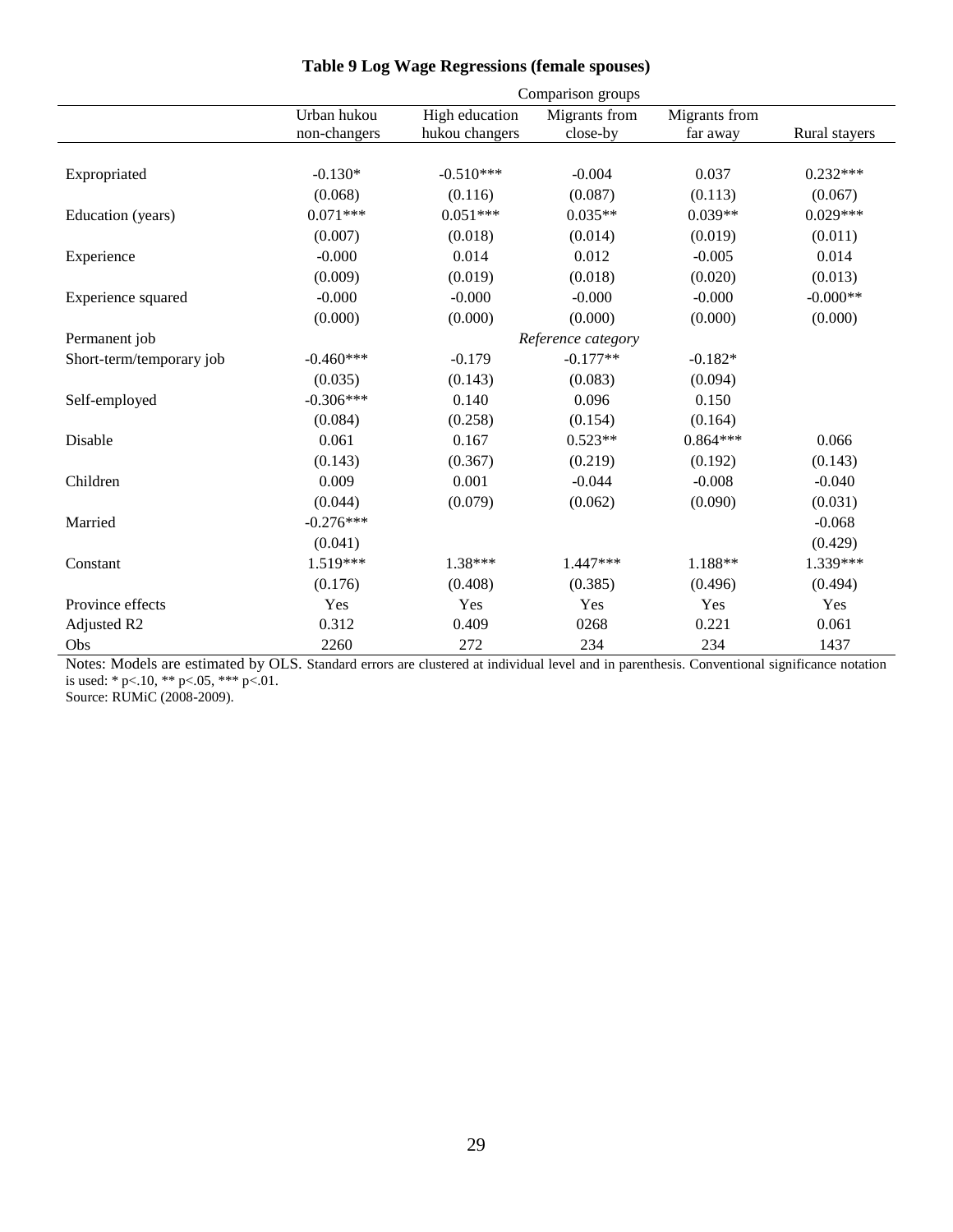|                  |              | <b>Household heads</b> |               |              | <b>Spouses</b> |               |
|------------------|--------------|------------------------|---------------|--------------|----------------|---------------|
|                  | Expropriated |                        |               | Expropriated |                |               |
|                  | vs. Urban    | Expropriated           | Expropriated  | vs. Urban    | Expropriated   | Expropriated  |
|                  | hukou        | vs. Migrants           | vs. Migrants  | hukou        | vs. Migrants   | vs. Migrants  |
|                  | non-changers | from close-by          | from far away | non-changers | from close-by  | from far away |
| <b>Job type</b>  |              |                        |               |              |                |               |
| Permanent        |              | Base group             |               |              | Base group     |               |
| Temporary        | $1.680**$    | $0.446***$             | $0.676*$      | $1.534*$     | 0.820          | $0.464*$      |
| Self-employed    | 0.792        | $0.231***$             | $0.317***$    | 1.517        | $0.487*$       | $0.204***$    |
| Controls         | Yes          | Yes                    | Yes           | Yes          | Yes            | Yes           |
| Province effects | Yes          | <b>Yes</b>             | Yes           | Yes          | <b>Yes</b>     | Yes           |
| Time effects     | Yes          | Yes                    | Yes           | Yes          | Yes            | Yes           |
| Obs.             | 3293         | 1012                   | 3976          | 2277         | 235            | 237           |
| Pseudo-R2        | 0.072        | 0.128                  | 0.109         | 0.084        | 0.115          | 0.175         |

**Table 10 Job Types** 

Notes: Models are estimated by multinomial logit specification. The reported numbers are exponentiated coefficients and are interpreted as relative risk ratios of being in temporary or self-employed job (as opposed to a permanent job) of expropriated individuals compared to individuals in the respective reference group at each column. Control variables include education, experience and squared, children, disability and marital status. Conventional significance notation is used: \* p<.10, \*\* p<.05, \*\*\* p<.01. Source: RUMiC (2008-2009).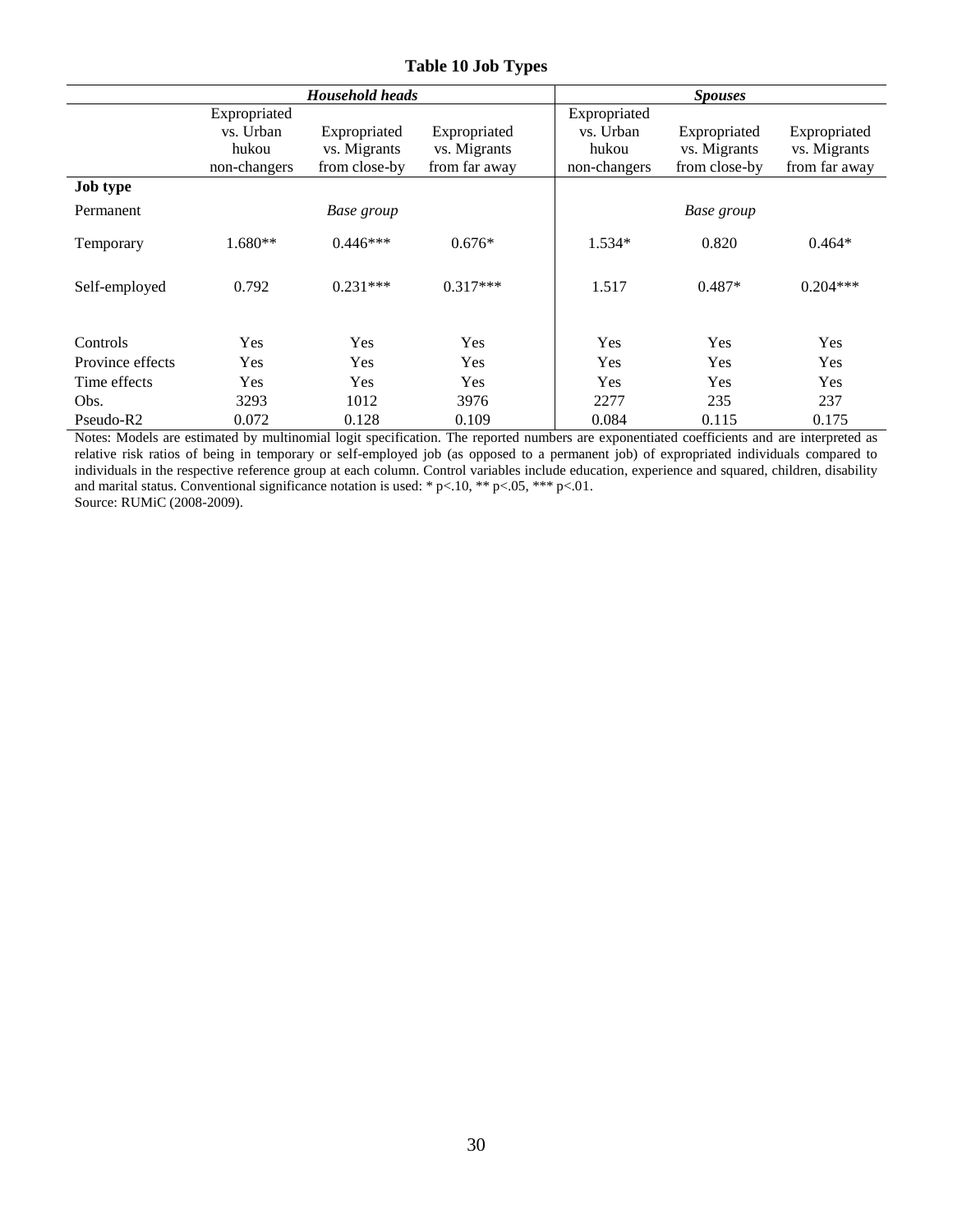|                                |              |                | Comparison groups  |               |               |
|--------------------------------|--------------|----------------|--------------------|---------------|---------------|
|                                | Urban hukou  | High education | Migrants from      | Migrants from |               |
|                                | non-changers | hukou changers | close-by           | far away      | Rural stayers |
| Age groups interactions        |              |                |                    |               |               |
| Age < 25                       |              |                | Reference category |               |               |
| Age $<$ 30                     | $-0.189$     | $-0.371$       | 0.044              | 0.239         | $0.802***$    |
|                                | (0.207)      | (0.224)        | (0.125)            | (0.157)       | (0.182)       |
| Age $<$ 35                     | $-0.517***$  | $-0.597**$     | $-0.027$           | 0.171         | $0.268**$     |
|                                | (0.119)      | (0.153)        | (0.135)            | (0.104)       | (0.134)       |
| Age<40                         | $-0.428***$  | $-0.776***$    | 0.003              | 0.116         | 0.094         |
|                                | (0.100)      | (0.130)        | (0.112)            | (0.093)       | (0.095)       |
| Age<45                         | $-0.268***$  | $-0.662***$    | 0.128              | $0.268***$    | $0.182**$     |
|                                | (0.081)      | (0.118)        | (0.099)            | (0.076)       | (0.072)       |
| Age $<$ 50                     | $-0.204***$  | $-0.637***$    | 0.095              | $0.308***$    | $0.162**$     |
|                                | (0.067)      | (0.114)        | (0.087)            | (0.065)       | (0.067)       |
| Age $<$ 55                     | $-0.168***$  | $-0.673***$    | $0.165**$          | $0.323***$    | $0.164**$     |
|                                | (0.062)      | (0.118)        | (0.081)            | (0.059)       | (0.067)       |
| <b>Ownership interactions</b>  |              |                |                    |               |               |
| Private/Self-employed          |              |                | Reference category |               |               |
| <b>SOE</b>                     | $-0.257***$  | $-0.631***$    | 0.115              | $0.240***$    |               |
|                                | (0.087)      | (0.123)        | (0.104)            | (0.084)       |               |
| Foreign-owned                  | $-0.252$     | $-0.744***$    | 0.222              | 0.395         |               |
|                                | (0.192)      | (0.250)        | (0.247)            | (0.251)       |               |
| <b>Job search interactions</b> |              |                |                    |               |               |
| Own/employer                   |              |                | Reference category |               |               |
| Government                     | $-0.371***$  | $-0.735***$    | 0.047              | $0.294**$     | $0.377***$    |
|                                | (0.096)      | (0.127)        | (0.120)            | (0.117)       | (0.111)       |
| Network                        | 0.045        | $-0.905***$    | $0.198**$          | $0.383***$    | 0.109         |
|                                | (0.095)      | (0.220)        | (0.094)            | (0.083)       | (0.076)       |
| Other                          | $-0.148$     | $-0.344$       | 0.177              | $0.310*$      | 0.229         |
|                                | (0.168)      | (0.328)        | (0.164)            | (0.175)       | (0.181)       |

### **Table 11 Treatment effects (wage regressions): transmission channels**

Notes: Models are estimated by OLS (male household heads only). Standard errors are clustered at individual level and in parenthesis. Other controls include education, experience and its squared, job type, disability status, number of children, and marital status. Conventional significance notation is used: \* p<.10, \*\* p<.05, \*\*\* p<.01. Source: RUMiC (2008-2009).